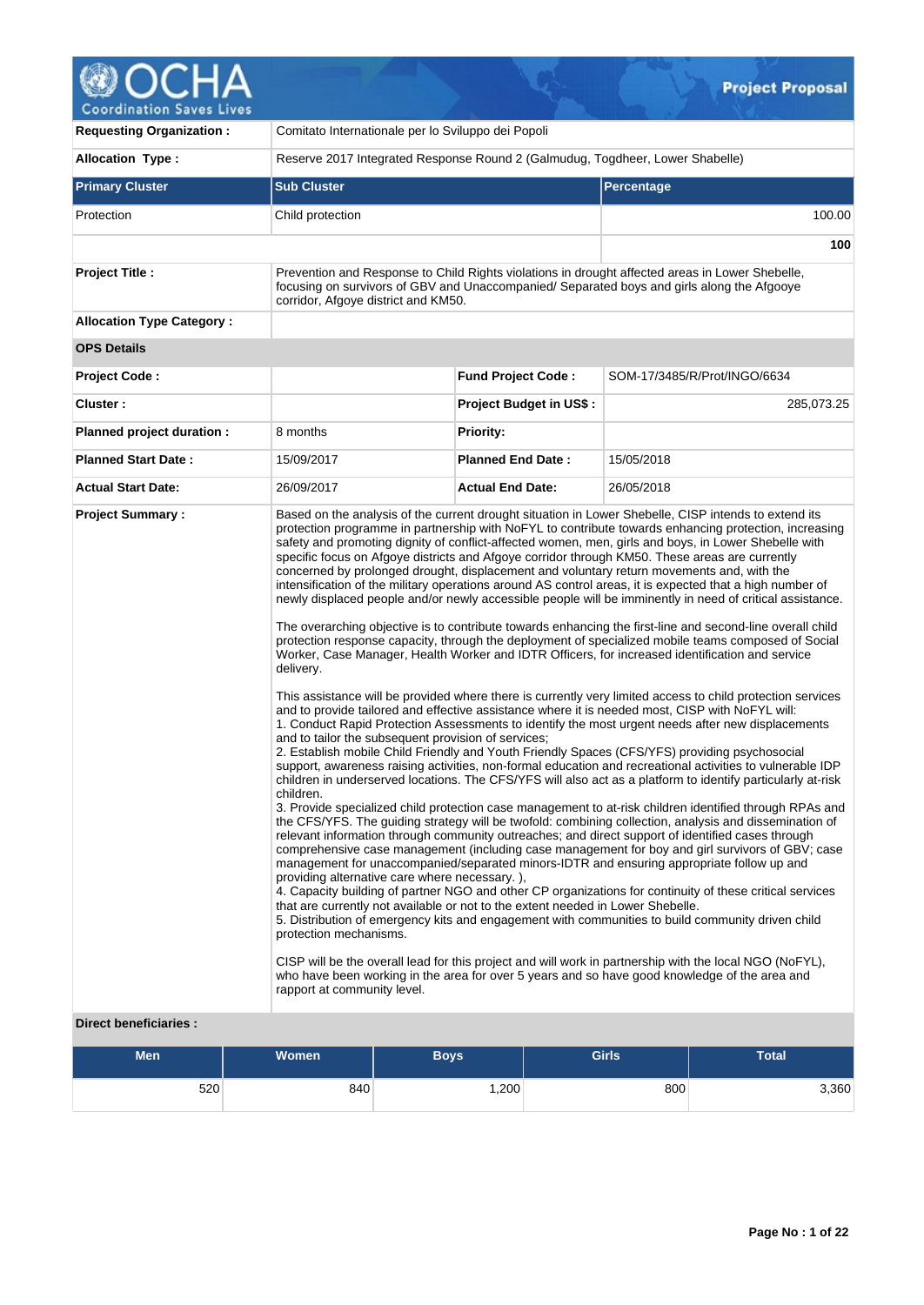#### **Other Beneficiaries :**

| Beneficiary name                          | <b>Men</b> | Women | <b>Boys</b> | <b>Girls</b> | <b>Total</b> |
|-------------------------------------------|------------|-------|-------------|--------------|--------------|
| Children under 18                         | 0          |       | 1.200       | 800          | 2,000        |
| Internally Displaced People/Returnees     | 500        | 800   |             |              | 1,300        |
| Staff (own or partner staff, authorities) | 20         | 40    |             |              | 60           |
| المستوجبا والمستحال فمستلوها المسا        |            |       |             |              |              |

#### **Indirect Beneficiaries :**

Since specialized CP services will be provided for 2,000 boys and girls through this project, it is envisaged that their families will also be indirect beneficiaries of this project. Since the average family size is 6, a further 5 family members per family, thus 10,000 men, women and children in total will benefit indirectly from this project. This is because it is expected that through specialized service provision, the direct beneficiaries will have improved well-being and increased resilience, which will positively impact those around them. For unaccompanied and separated children who are reunited with their families, for example, all the family will benefit from being reunited, whilst children receiving psychosocial support (PSS) are more likely to employ positive coping mechanisms and improved behavior at home.

As the national CPWG Co-chair CISP will build the capacity of 60 NGO staff, service providers and duty-bearers other than those within Lower Shebelle in specialized CP service provision and case management in emergency settings. If we imagine that these 60 people are each providing services to an average of 60 people each per year (a very conservative estimate based on case management annual workload per service provider, rather than services that can reach up to 10,000 people annually per service provider, such as group PSS), then that means that a further 4,580 people at least will benefit indirectly from this project, through the trainees' improved service provision. This doesn't even take into account multipliers, wherein these 60 trainees may replicate training and lessons learnt within their own organisations and institutions, thereby further increasing the number of indirect beneficiaries, being both the trainees under this replicated training and the children receiving specialized services from these trainees.

The humanitarian community will also benefit from a improved coordination and better information sharing as a result of CISP's ability to conduct RPA as required in target areas affected by displacement of population in need of protection.

### **Catchment Population:**

Beyond the direct beneficiaries who will benefit from the intervention activities, this project will also benefit wider communities across Afgoye district to KM50 through the Afgoye corridor. Host communities in particular and existing IDPs will generally benefit from CISP's and partners multi-sectorial support as it will relieve some of the strain on services in areas which are seeing increasing displacements. In addition Rapid Protection Assessments will also support on the longer term IDPs and host communities through generating a more detailed understanding of protection and other sectoral needs and constraints in areas under pressure in Lower Shebelle, enabling different stakeholders to address priority gaps and needs.

Members of the host communities will also benefit from CISP's child protection programming through the implementation of critical child protection services for all children, their caregivers and families, and therefore the community as a whole will receive much needed and currently limited support and access to life-saving services, something identified as a core need in target locations. Through NoFYL's community mobilization mechanisms, members of the wider IDP population and host community will also have access to and participate in awareness raising campaigns and activities and therefore be supported to play a crucial role in the development of a safe and supportive structure for vulnerable children and youth in the areas of intervention, thereby reducing protection risks across a wider catchment population.

The humanitarian community will also benefit from a better improved coordination and better information sharing as a result of CISP's conducting and sharing of RPAs in the target locations to better understand and address needs for the most urgent cases. CISP and partner will continue to share information on needs activities and lessons through the humanitarian coordination structures and with local stakeholders.

## **Link with allocation strategy :**

This proposed protection intervention has been designed to target the critical needs in areas hosting extremely vulnerable and at-risk children, in Lower Shebelle, with newly displaced persons and where displacement is expected in the coming months, Afgoye corridor has been for decades entry points by displaced people from other regions to acces Mogadishu and same route used by returnees.

The proposed project is in line with the cluster objectives 1, 2 and 3.

Protection objective 1: To improve the prevention of protection risks, response and access to protective services for IDPs and other civilians affected by conflict, violence, human rights violations or disaster.

Protection objective 2: To strengthen the protective environment for IDPs and other vulnerable groups in particular through enhanced protection interventions to support durable solutions for IDPs

Protection objective 3: To increase the operational response capacity through capacity development, strategic advocacy and humanitarian dialogues

Furthermore, this project meets the following cluster strategic priorities:

- Protection against and prevention of GBV and child rights violations and effective protection service delivery in humanitarian crisis. - Building up community protection capacity.
- Strengthening the capacity of civil society, formal and informal authorities.

#### **Sub-Grants to Implementing Partners :**

| <b>Partner Name</b>                                   | <b>Partner Type</b> | <b>Budget in US\$</b> |
|-------------------------------------------------------|---------------------|-----------------------|
| Northern Frontier Youth League (NoFYL)                | National NGO        | 59,300.00             |
|                                                       |                     | 59,300.00             |
| Other funding secured for the same project (to date): |                     |                       |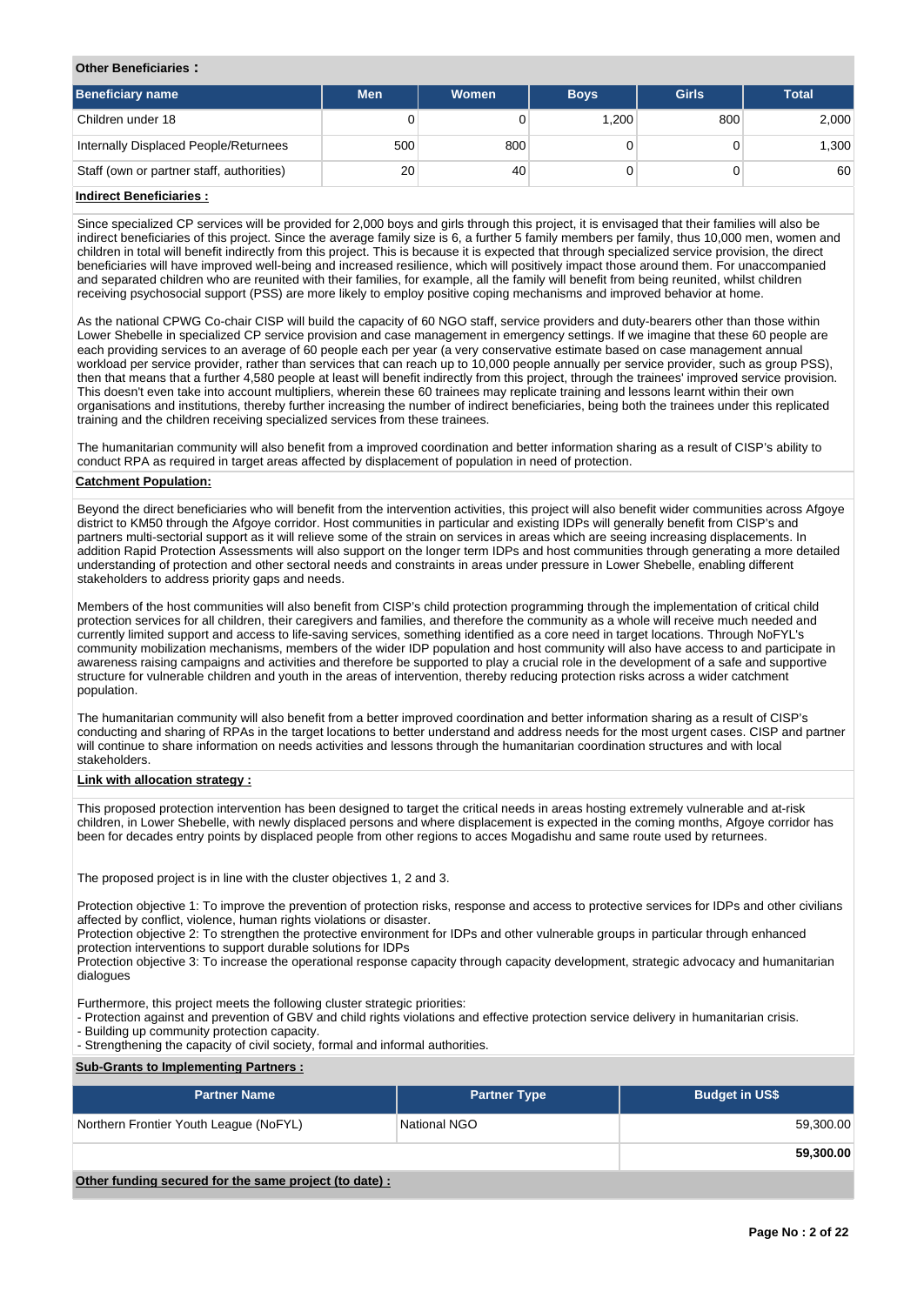|                           | <b>Other Funding Source</b>          | Other Funding Amount    |  |               |  |  |  |  |  |  |
|---------------------------|--------------------------------------|-------------------------|--|---------------|--|--|--|--|--|--|
|                           |                                      |                         |  |               |  |  |  |  |  |  |
| Organization focal point: |                                      |                         |  |               |  |  |  |  |  |  |
| <b>Name</b>               | <b>Title</b>                         | Email                   |  | <b>Phone</b>  |  |  |  |  |  |  |
| Francesco kaburu          | <b>Protection Program</b><br>Manager | kaburu@cisp-nairobi.org |  | +254724911342 |  |  |  |  |  |  |
| Ali Abdullahi Abdi        | <b>Field Project Manager</b>         | aliabdi@cisp-som.org    |  | +252612593240 |  |  |  |  |  |  |
| <b>BACKGROUND</b>         |                                      |                         |  |               |  |  |  |  |  |  |

## **1. Humanitarian context analysis**

According to the 2017 humanitarian need overview (HNO 2017) the first half of 2016, 962 boys, and 410 girls were reportedly forcibly recruited and used by armed forces and groups. As compared to 2015, when 859 were affected by forced recruitment and use, this presents yet another steep increase of this grave child rights violation. Application of different legal regimes between the federal government and the Government in Puntland continues to put children at risk with up to 38 children still held in prisons in Puntland. Arbitrary detention of children on security-related charges continue to put children at risk. During the first half of 2016, up to 249 children of such arbitrary arrest and detention was reported, mainly perpetrated by government security forces. Of concern remain involuntary family separations, which regularly occur in situations of new displacement due to disaster and conflict. There have been cases reported of family separation in Gaalkacyo following the evacuation of the town at the end of 2015, and in BeletWeyne following flooding and clan conflict. Unaccompanied and separated children have been identified across the country as a result of the drought and conflict and children sometimes find themselves in complex care arrangements. Th ere has been significant cross border movement of unaccompanied and separated children from Kenya, Yemen and Ethiopia to different parts of Somalia, which has further heightened the vulnerability of children and exposed children to various child protection risks such as recruitment, trafficking, GBV and hazardous labour.

Majority of people have been exposed to extreme drought conditions and are at greater risk of violence, neglect, exploitation and abuse in the midst of sudden and prolonged displacement due to armed conflict. Children affected by drought display signs of distress and symptoms of trauma which, if unrecognized and not responded to, may result in long term mental health issues, endangering an entire generation of children. Child protection service provision is also very limited across Lower Shebelle, compounding the effects and reducing opportunities to address the needs. Gender based violence programs and services also lack the coverage urgently required to meet the needs of child survivors of sexual and gender based abuse, violence and exploitation.

This coming year there is a foreseen critical increase for humanitarian needs with the planned military operation by the government to seize control of AS controlled areas in Lower Shebelle, causing significant displacement. Once under attack, large scale displacement, either cumulatively over time or suddenly and en masse, is expected. People will be trapped along Afgoye corridor when fleeing the violence and would be in need of life-saving assistance and access to safety. Those already confined along Afgoye corridor will experience continuing confinement to the urban area, but the advance of the military operation may induce flight either cumulatively or sudden to safer areas.

In response to these challenges, CISP is proposing a community-based, flexible and mobile approach targeting IDP children at-risk and in need of specialized assistance, and addressing the current gaps in service provision.

## **2. Needs assessment**

Protection reports and HNO denotes Lower Shebelle as being one of the most severe protection needs. High levels of displacement lack of social support systems and family breakdown mean children are at high risk of separation from their families which puts them at risk of trafficking, sexual exploitation. Separated and unaccompanied (UASC) girls are often "hidden" as a result of being absorbed into community structures often taking on the burden of domestic labor and child care. The current droughts in the target areas requires action to prevent family separation and respond when separation does occur through the provision of comprehensive IDTR and case management services for UASC.

The situation in Lower Shebelle is highly variable. Women and young girls are still exposed to continue risks of GBV or other forms of exploitation and abuse due to a number of social and cultural factors exacerbated by displacement and lack of resources, generalized insecurity and limited access to support networks. In particular, lack of specialized service providers addressing GBV and CP issues and lack of information regarding available services prevent even the most basic support for vulnerable IDPs and host population. Moreover, there are still gaps in preventing and responding to GBV and CP along with the limited availability of national skilled human resources with the required knowledge and background. Assistance is concentrated in easy-to-access camp along the Afgoye corridor, where multiple partners work together to provide full cluster responses to relatively small groups. Large groups in hard-to-reach areas and in non-camp settings, often including the most vulnerable families, receive little, if any assistance. Access past KM 15, including to AS controlled areas where populations are known to be in severe distress, is highly restricted. In this scenario, the role of national NGOs, who have the broadest and deepest reach and are able to access difficult areas, is crucial.

CISP commits to share assesment methodology, questionnaire, and results from project assessment with CPiE sub-cluster and PC

## **3. Description Of Beneficiaries**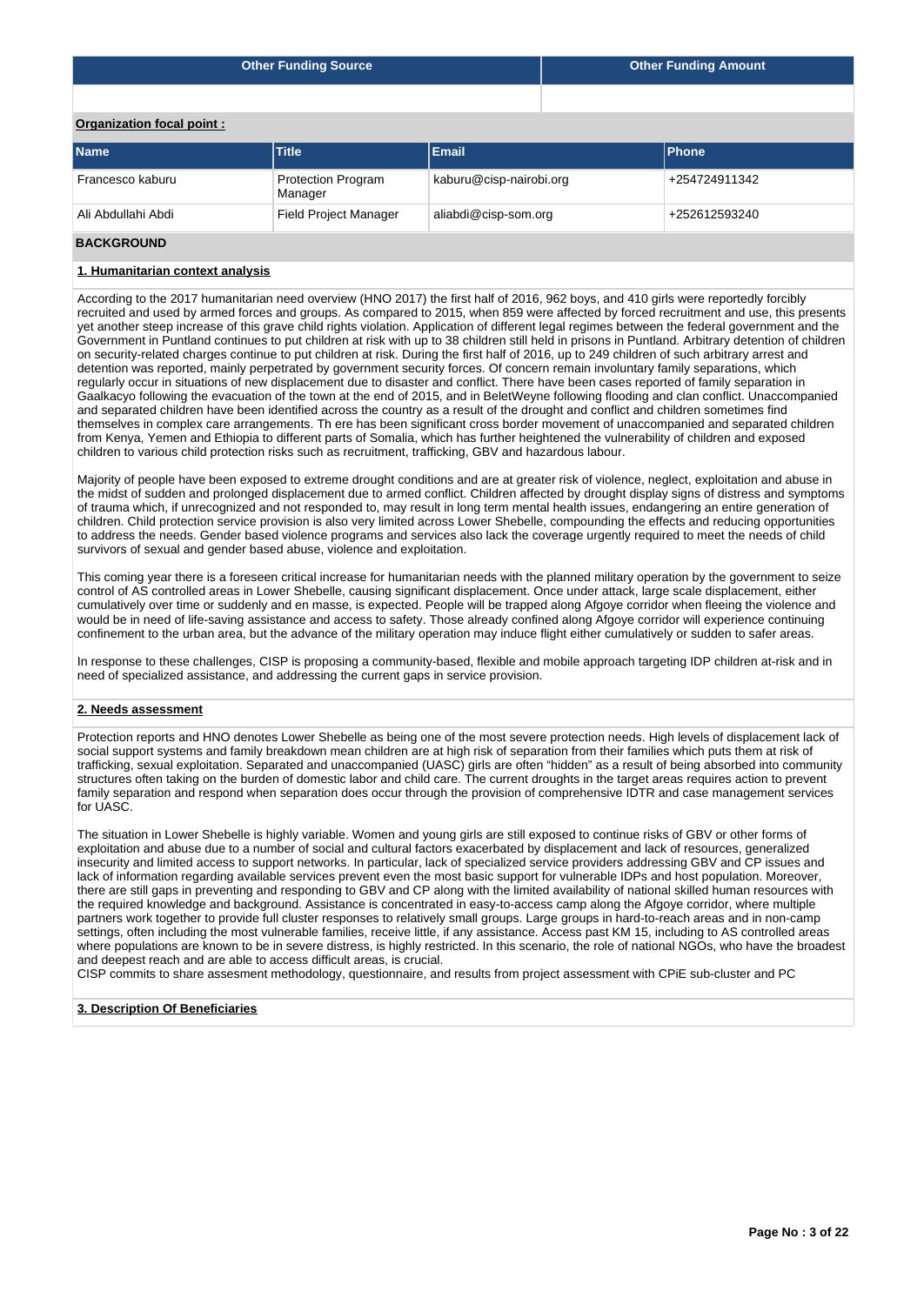The categories of beneficiaries will be as follows: displaced women and men involved in community based activities aiming at building mechanisms to prevent separation and child abuse; separated and unaccompanied boys and girls benefiting from case management services; boy and girl survivors of GBV benefiting from specific case management services (including clinical management of rape); clinical personnel benefiting from training and capacity building events. The selection of the beneficiaries will involve community formal and informal authorities; the beneficiaries of the service provision (boys and girls displaced as a result of the drought) will be referred by the community members sensitized in identifying, assisting and referring separated and unaccompanied minors and/or child survivors of GBV. The medical personnel benefiting from the training and capacity building events will be identified with the help of the CPWG.

The identification of extremely vulnerable cases with specific needs will be carried out through different means. Beneficiaries will be identified through the protection monitoring exercise, as well as with the support of CBOs and community leaders. Identification of new cases will also be facilitated through concurrent projects' outreach activities of NoFYL, as well as referrals from other humanitarian actors operating in the same target areas.

The intervention will target: extremely vulnerable men, women, girls and boys and those at high risk of being exposed to violence and abuse at large. The most vulnerable cases will be provided with the needed support through case management and the provision of specialized services. Beneficiaries in need of individual assistance will be identified through the work of technical trained staff (namely case workers and social workers) in conjunction with expertise in CP and GBV capitalized by CISP and NoFYL. Beneficiaries and most vulnerable households will also be identified with the support of community leaders and key informants, already known by NoFYL. Special attention will also be given to individuals with specific needs, especially persons with disabilities, as they might be more at risk of being exposed to violence and abuse.

Children meeting the following vulnerability criteria will be targeted: unaccompanied and separated children; children showing signs of severe trauma, children requiring immediate, lifesaving services (e.g. emergency healthcare, provision of shelter etc.); children who have survived grave violations (sexual violence, child recruitment, abduction or maiming); disabled children, child survivors of GBV (physical, sexual and psychological); children released from detention centres; and children who have been tortured. These children are extremely vulnerable, since without immediate intervention and support, they may be at risk exploitation and abuse that endangers their life and longterm wellbeing.

Finally, CISP will provide capacity building to 20 adult men and 40 adult women, provided they are: national NGO staff members working in protection; service providers who regularly come into contact with children as part of their work, such as health practitioners, social workers and education personnel; and duty-bearers representing the line ministries or camp management. The priority will however be for NGO staff. These trainees will be identified through the child protection (sub-)cluster which CISP is coordinating.

### **4. Grant Request Justification**

Protection is one of the key sectors of CISP interventions with core activities in Protection Monitoring, CP and Gender-Based Violence (GBV) Prevention and Response. Kenya, Somalia, and Republic of South Sudan are the countries where CISP is currently running wideranging protection programs. Protection policies, guidelines and tools are available and reviewed every two years. While implementing the activities, CISP advocates, applies and promotes globally approved principles, standards and tools within the organisation and with its partners. CISP is the current co-chair of the National CPWG in Somalia coordinating CP efforts. CISP adopted both the GBVIMS and the CPIMS for recording both GBV and CP reported incidents. In addition, in each country of intervention, CISP actively participates in the coordination fora, both at national and field level, aiming not only at avoiding duplication, but also at sharing experience and creating positive synergies.

CISP's implementing partner in this project (NoFYL) has coordinated efforts to develop a multi-sectoral inter agency GBV prevention and response strategy between 32 agencies in Mogadishu. In its capacity as the Mogadishu GBVWG co-chair, NoFYL acts as the focal point for information exchange between the agencies involved, spearhead efforts to strengthen the capacity of government authorities and other civil societies working on GBV and coordinates joint implementation initiatives among agencies. These initiatives are aimed at building synergies and promoting efficient utilization of resources by avoiding duplication of efforts. Through its IOM/CERF funded project currently being implemented in the target districts, NoFYL has vast access and experience in working in Kaxda and Deynille districts and along the Afgoye corridor with good relationship with local authorities and camp leaders, this will help ease implementation of this project in the target settlements.

## **5. Complementarity**

The proposed intervention will create synergies with existing programs funded by UNICEF and focusing on prevention of GBV and child abuse. The service provision foreseen in the present proposal will therefore act as a reference for the referral pathways aiming at connecting services to survivors in the communities.

Before starting the implementation, CISP and NoFYL will coordinate with Shelter and CCCM to ensure complementarity and reinforcement of the project approach.

CISP has a strong experience in child protection service provision in emergency and in resilience context and has previously implemented CP programs in Mogadishu and through partners in Hiran, Gedo regions, Puntland and Somaliland.

#### **LOGICAL FRAMEWORK**

#### **Overall project objective**

The overarching objective is to contribute towards enhancing the first-line overall child protection response capacity, through the deployment of specialized teams composed of Social Worker, Case Manager, Health Worker and IDTR Officers, to enhance mitigation efforts for the protection of separated children and increase capacity for family reunification or contact, including the Establishment of Family Tracing and Reunification (FTR) focal points/agencies in drought affected areas to collect information on and report cases of family separation and missing children.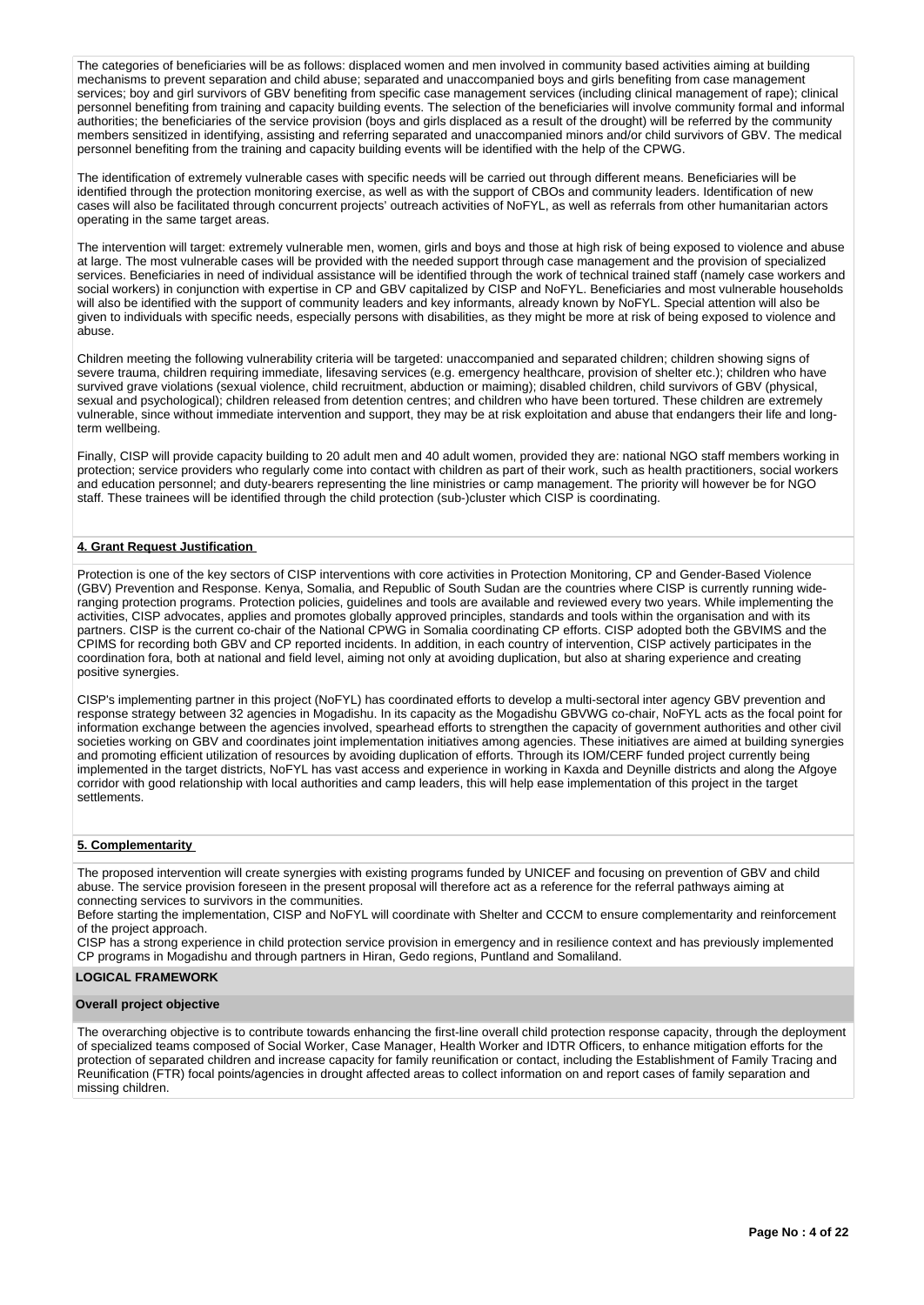| <b>Protection</b>                                                                                                                                                                             |                                                                                                                                                                                                     |                                 |
|-----------------------------------------------------------------------------------------------------------------------------------------------------------------------------------------------|-----------------------------------------------------------------------------------------------------------------------------------------------------------------------------------------------------|---------------------------------|
| <b>Cluster objectives</b>                                                                                                                                                                     | <b>Strategic Response Plan (SRP) objectives</b>                                                                                                                                                     | <b>Percentage of activities</b> |
| To improve protection risk prevention,<br>response and access to services for IDPs<br>and other civilians affected by conflict,<br>violence, human rights violations or natural<br>disasters. | 2017-SO1: Provide life-saving and life-<br>sustaining integrated multi-sectoral<br>assistance to reduce acute humanitarian<br>needs and reduce excess mortality among<br>the most vulnerable people | 100 <sup>1</sup>                |

**Contribution to Cluster/Sector Objectives :** Lower Shebelle is currently concerned with prolonged displacement due to prolonged drought and conflict with also voluntary return movements. Moreover, with the intensification of the drought and expected military operations around AS control areas it is expected that a high number of newly displaced people and/or newly accessible people will be imminently in need of critical assistance. The present intervention will contribute towards enhancing the first-line overall response capacity through the deployment of specialized CP teams composed of Social Worker, Case Manager, Health Worker and IDTR Officer, for increased identification and service delivery. The operational flexibility will allow providing emergency support to individuals with high-risk vulnerabilities or needs also in hard-to-reach areas.

Sustainability of the project will be ensured through community ownership of the project. For all activities reaching the communities, IDP community leaders and host community leaders, including women and youth leaders will be consulted in order to adapt the activity to the context and ensured community participation, Where possible community members will be encourage to volunteer and participate in the project. Collaboration with both host community and IDPs will ensure the project adhere to do no harm principles. Using community participation leverage will ensure a longer term impact of the project.

#### **Outcome 1**

Increased access to lifesaving, age appropriate and gender sensitive Child Protection specialized services is provided to extremely vulnerable boys and girls.

#### **Output 1.1**

#### **Description**

Critical protection risks and needs among newly displaced people and/or newly accessible people are immediately identified and reported

## **Assumptions & Risks**

#### Assumptions:

- The security situation allows safe access to the target areas.
- The local authorities grant permission to access the target areas.
- The necessary funds are timely disbursed.

#### Risks:

- The volatile security and political situation might limit or even preclude access to the target areas and regular implementation of the project activities.

- A shortage of adequately skilled staff, capable to positively interact with extremely vulnerable people, as well as the lack of specialized services in the target areas, might affect the quality and the impact of the project activities.

#### Mitigations:

- Continuously assess and closely monitor the evolvement of the security and political situation in the target areas, and have the flexibility to quickly adapt the implementation methodology as needed in order to guarantee the achievement of the project objective and the most effective impact. In this regard, CISP will maintain regular information flow and constantly consult with the donor. - Continuously train, coach and follow up the frontline workers.

### **Indicators**

|                            |                                                     |                                                                                                   | <b>End cycle beneficiaries</b> | End<br>cycle |                   |               |
|----------------------------|-----------------------------------------------------|---------------------------------------------------------------------------------------------------|--------------------------------|--------------|-------------------|---------------|
| Code                       | <b>Cluster</b>                                      | <b>Indicator</b>                                                                                  | <b>Men</b>                     | <b>Women</b> | <b>Boys</b> Girls | <b>Target</b> |
| Indicator 1.1.1            | Protection                                          | # of protection assessments conducted                                                             |                                |              |                   |               |
| <b>Monthly Reports</b>     | <b>Means of Verification: RPA Forms</b>             |                                                                                                   |                                |              |                   |               |
| Indicator 1.1.2            | Protection                                          | Number of people reached by campaigns<br>conducted to inform communities on available<br>services |                                |              |                   | 10,000        |
| # of outreaches conducted. | <b>Means of Verification:</b> # of people reached   |                                                                                                   |                                |              |                   |               |
| Indicator 1.1.3            | Protection                                          | # of agencies and community actors joining the<br>referral pathway                                |                                |              |                   | 5             |
|                            | <b>Means of Verification: Monthly report.</b>       |                                                                                                   |                                |              |                   |               |
| Indicator 1.1.4            | Protection                                          | # of safety audits conducted.                                                                     |                                |              |                   | 3             |
|                            | <b>Means of Verification:</b> Safety Audit Reports, |                                                                                                   |                                |              |                   |               |
| <b>Activities</b>          |                                                     |                                                                                                   |                                |              |                   |               |

## **Activity 1.1.1**

### **Standard Activity : Assessment/studies/surveys/profiling**

a)-Conduction of rapid protection assessments to identify and document urgent protection risks and needs faced by women, men, girls and boys, including CP/GBV related issues, as well as grave violations of human rights especially of children and women, in line with the Rapid Protection Assessment (RPA) mechanism.

**Activity 1.1.2**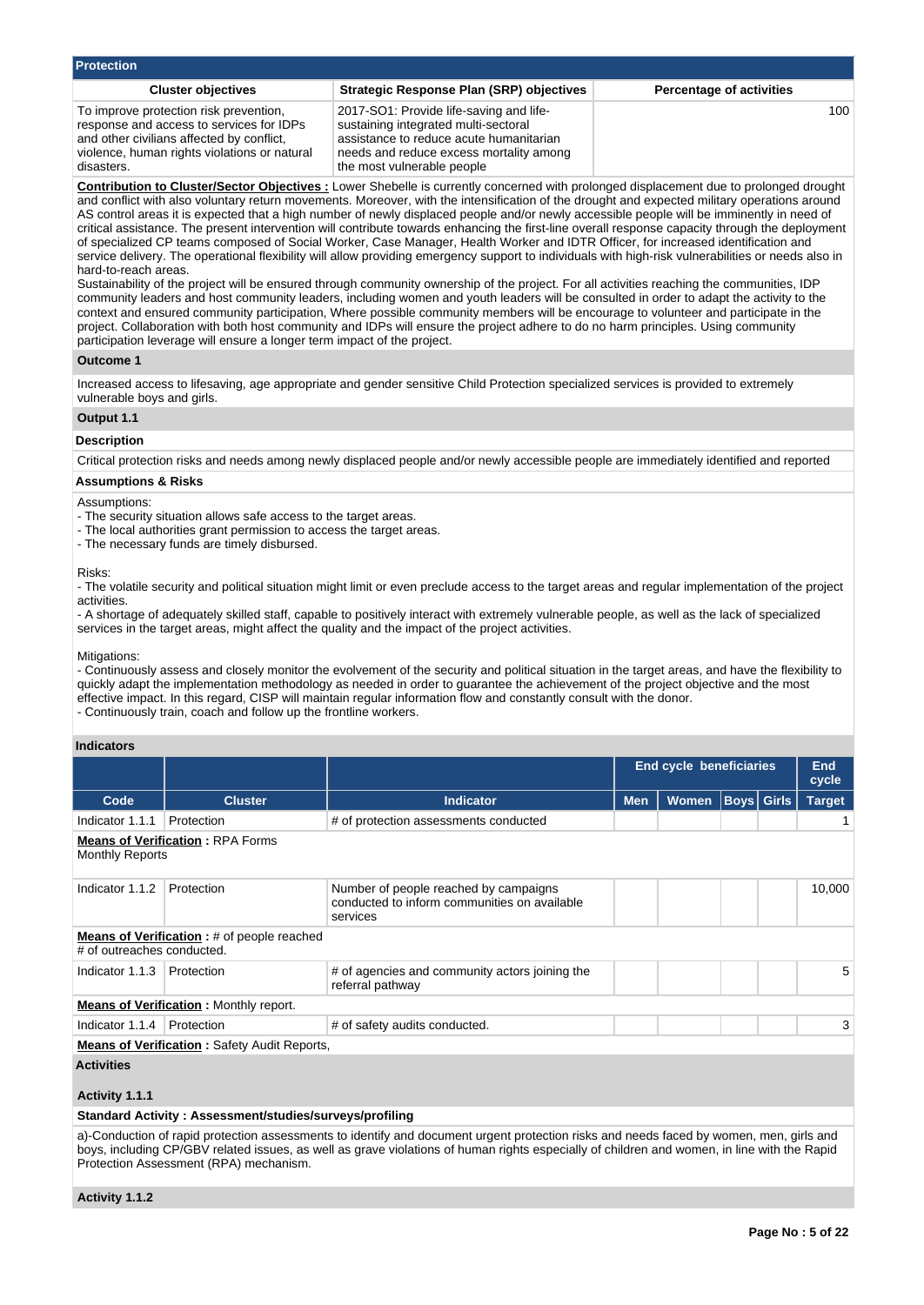### **Standard Activity : GBV awareness campaign**

a) Develop, obtain, print and distribute through teams of CP Outreach Workers, 10,000 IEC materials on grave violations against children/CPiE, mine/IED risk, IDTR for UASC, referral pathways and available services in the local language.

CISP will link up with relevant (sub-)clusters to identify where IEC materials already exist (e.g. UNICEF's mine/IED risk and UASC leaflets and posters) and use these. Otherwise CISP will support NoFYL to develop IEC materials, e.g. for site-specific service provision and referral pathways, including in prictoral form so they are accessible to children and the illiterate.

b) Develop and distribute through mobile teams of CP Outreach Workers, 10,000 pictoral child packs that enable children to identify and report abuse and exploitation by humanitarian actors and members of the community.

c) Implement community and service provider awareness raising sessions through mobile teams of CP Outreach Workers, for 7,500 boys and girls on grave violations against children, IDTR for UASC, referral pathways and available services, and distribute leaflets and child packs.

Awareness raising sessions will be implemented in schools, health centres, community centres, child friendly spaces, women and girls' safe spaces, etc. both at the community and service provider levels. They will be given to groups of a similar age and of the same sex, to allow for age appropriate, gender sensitive and open discussion.

### **Activity 1.1.3**

#### **Standard Activity : GBV referral centres**

Develop and strengthen local level referral pathways.

a) Continue site-specific mapping of available services and agreement of referral pathways in areas hosting newly displaced IDPs in Lower Shebelle, as they become accessible, through teams of CP Outreach Workers.

Information about available services and referral pathways will be shared in relevant CP cluster meetings.This intervention will aim to raise awareness about available services, act as a means of community-based referral and reduce resistance to the project that may be faced by communities, given the sensitive nature CP interventions.

#### **Activity 1.1.4**

### **Standard Activity : Protection Monitoring**

CP/GBV safety audits in 3 different settlements.

Implement CP/GBV safety audits, through CP Outreach Workers, and share the findings with relevant clusters for action

NoFYL CP Outreach Workers will coordinate to implement safety audits that examine aspects pertaining to child protection and safeguarding, to ensure the safety of boys and girls, including children with disabilities. Safety audits will be implemented in locations where newly displaced IDPs settle, where they have not yet been implemented and/or where they have not been implemented since at least 6 months. Results will be shared with clusters, including but not limited to the protection cluster, for appropriate action to ensure that children are protected and GBV against children is prevented.

### **Output 1.2**

## **Description**

Targeted PSS, case management, emergency referrals and IDTR services provided to 2,000 boys and girls.

The implementation of Rapid Protection Assessments (RPAs) and screening for grave violations against children through the Monitoring and Reporting Mechanism (MRM) will be supported, to identify specific protection needs, inform service provision and serve as an entry point for specialized service provision with boys and girls. Targeted psychosocial support, psychological first aid, case management and emergency referrals will be provided to child survivors of grave rights violations, Unaccompanied and Separated Children (UASC), and children who show signs of trauma. Identification, Documentation, Tracing and Reunification (IDTR), alternative care arrangements and Best Interest Determinations (BIDs) will be supported for UASC. Services will be gender sensitive and age appropriate and will be provided through mobile and static teams to existing IDP communities, as well as newly displaced IDP communities (where access is possible).

NoFYL will be supported to deliver these specialized services through ongoing project and organizational capacity building.

#### **Assumptions & Risks**

• Assumption: Community acceptance of CP interventions. Gain trust of community through emergency response teams' provision of Psychological First Aid, through engagement with community leaders, through mainstreaming feedback and accountability mechanisms throughout the project and through tangible changes to facilities and services (e.g. WASH, shelter etc.) produced in communities through safety audits.

• Assumption: OCHA funds will be disbursed according to the agreed timeline. CISP has unrestricted funds from which it can draw to maintain critical project activities until funds are released.

• Risk: Ongoing conflict and drought effects that prevents family tracing and reunification for UASC, as well as a lack of service providers for emergency referrals to external service providers for CP cases.

Mitigation: Work closely with CP sub-cluster for further action.

### **Indicators**

|                 |                |                                                                                                   | <b>End cycle beneficiaries</b> | End<br>cycle         |  |               |
|-----------------|----------------|---------------------------------------------------------------------------------------------------|--------------------------------|----------------------|--|---------------|
| Code            | <b>Cluster</b> | <b>Indicator</b>                                                                                  | <b>Men</b>                     | Women   Boys   Girls |  | <b>Target</b> |
| Indicator 1.2.1 | Protection     | Number of people reached by campaigns<br>conducted to inform communities on available<br>services |                                |                      |  | 2.000         |

**Means of Verification :** 2000 boys and girls reached through awareness campaigns at the child friendly spaces.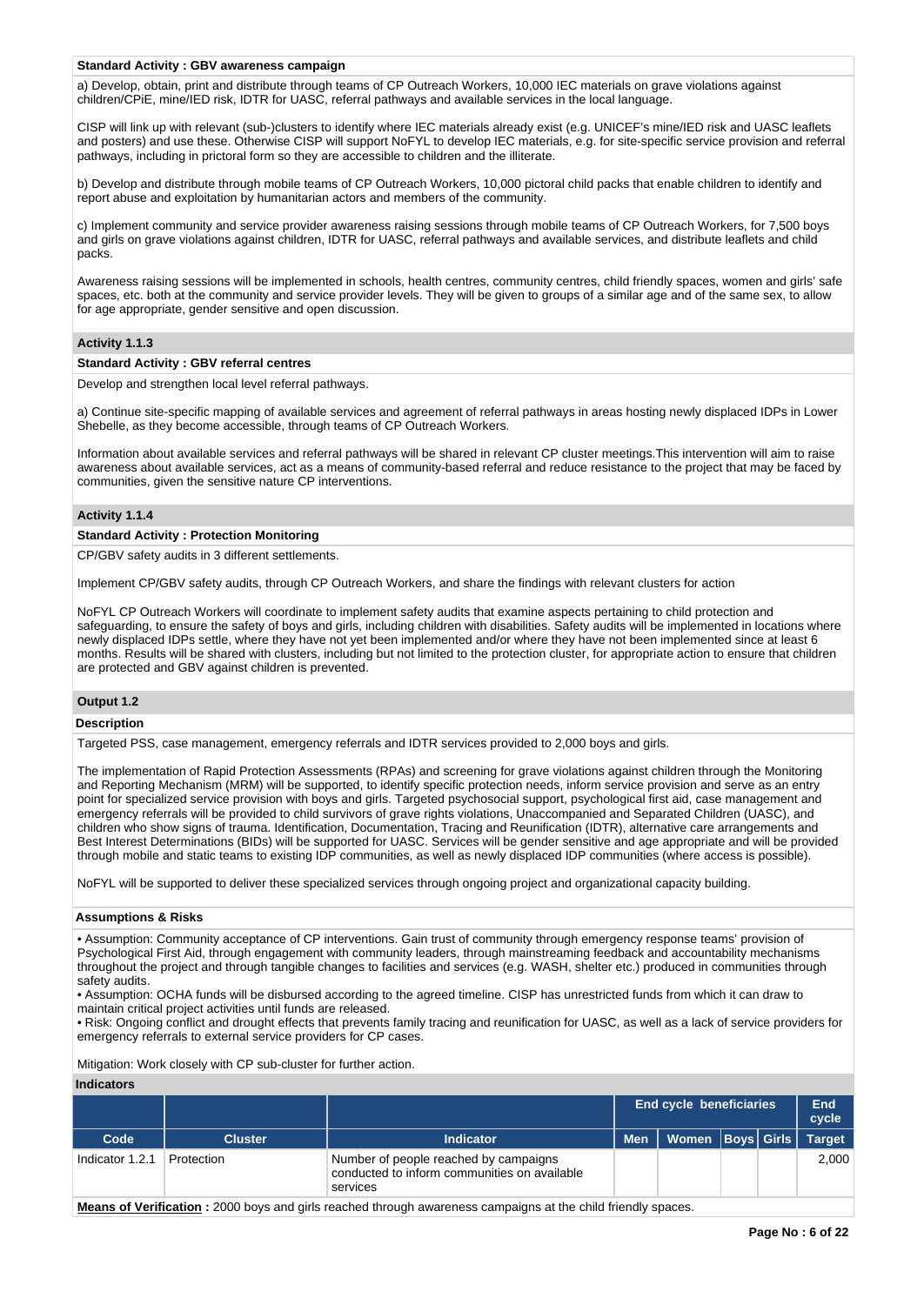| Indicator 1.2.2                                           | Protection                                                                 | 2000 receive Psychosocial support through<br>mobile CFS/YFS                                                                                                                                                                                                                              | 2,000 |
|-----------------------------------------------------------|----------------------------------------------------------------------------|------------------------------------------------------------------------------------------------------------------------------------------------------------------------------------------------------------------------------------------------------------------------------------------|-------|
|                                                           | <b>Means of Verification: Monthly Reports</b>                              |                                                                                                                                                                                                                                                                                          |       |
| Indicator 1.2.3                                           | Protection                                                                 | Percentage of identified UAM and separated girls<br>and boys reunited with their families                                                                                                                                                                                                | 40    |
|                                                           | <b>Means of Verification:</b> Monthly Reports                              |                                                                                                                                                                                                                                                                                          |       |
| Indicator 1.2.4                                           | Protection                                                                 | Number of male/female survivors who receive<br>medical assistance, including post rape treatment<br>within 72 hours, in line with set standards                                                                                                                                          | 50    |
| <b>Monthly Reports</b>                                    | <b>Means of Verification: GBVIMS/ CPIMS data</b>                           |                                                                                                                                                                                                                                                                                          |       |
| Indicator 1.2.5                                           | Protection                                                                 | Number of IDP households having access to<br>ligting                                                                                                                                                                                                                                     | 200   |
| <b>Monthly Reports</b><br>Photos                          | Means of Verification: Solar lantern distribution list                     |                                                                                                                                                                                                                                                                                          |       |
| Indicator 1.2.6                                           | Protection                                                                 | Number of IDP households having access to<br><b>Dignity Kits</b>                                                                                                                                                                                                                         | 300   |
| <b>Monthly Reports</b><br>Photos                          | <b>Means of Verification:</b> Distribution list                            |                                                                                                                                                                                                                                                                                          |       |
| Indicator 1.2.7                                           | Protection                                                                 | Number of CP members trained                                                                                                                                                                                                                                                             | 60    |
| <b>Training REport</b><br><b>Monthly Report</b><br>Photos | <b>Means of Verification: Attendance List</b>                              |                                                                                                                                                                                                                                                                                          |       |
| <b>Activities</b>                                         |                                                                            |                                                                                                                                                                                                                                                                                          |       |
| Activity 1.2.1                                            |                                                                            |                                                                                                                                                                                                                                                                                          |       |
|                                                           | <b>Standard Activity: Child Friendly Spaces</b>                            |                                                                                                                                                                                                                                                                                          |       |
|                                                           |                                                                            | Establish 1 mobile Child and Youth friendly Space CFS/YFS Unit along the Afgooye corridor.                                                                                                                                                                                               |       |
|                                                           | trafficking and children out of school) and low child protection services. | Locations will be selected following a Child Protection Rapid Assessment conducted in sites having high concentrations of children IDPS<br>living in non-camp locations. CISP and NoFYL will select locations with high protection concerns reported (child marriage, child labor, child |       |

## **Activity 1.2.2**

### **Standard Activity : Psycho-social Support**

Psychosocial support through mobile CFS/YFS providing psychosocial support, recreational activities and non-formal education activities.

a) Provide Psychological First Aid (PFA) and emergency referrals to external services for 150 newly displaced boys and girls, through mobile teams of CP Outreach Workers

When new IDPs arrive in accessible locations, NoFYL's CP Outreach Workers will join inter-agency emergency response teams, in order to provide PFA to children, particularly to UASC and children that appear to be lost and/or traumatised. Those that require additional coping support will be referred to this project's PSS emotional support groups. Emergency referrals will be provided for health, NFI, cash, shelter, food and protection cases, as required.

b) Provide age-appropriate Psychosocial Support (PSS) through emotional support groups for 2,000 traumatised children, through mobile and static teams of PSS Workers, this will be implemented at CFS.

The Mobile CFS/YFS will operate within available public facilities and premises identified through local authorities and community leaders. Non-formal education activities. Recreational activities include art, sport and games. The mobile CFS/YFS will operate with 1 Team Leader and 2 full time incentives staff. The mobile CFS/YFS will register 1,600 girls and boys over the course of 8 months.

# **Activity 1.2.3**

**Standard Activity : Family reunification**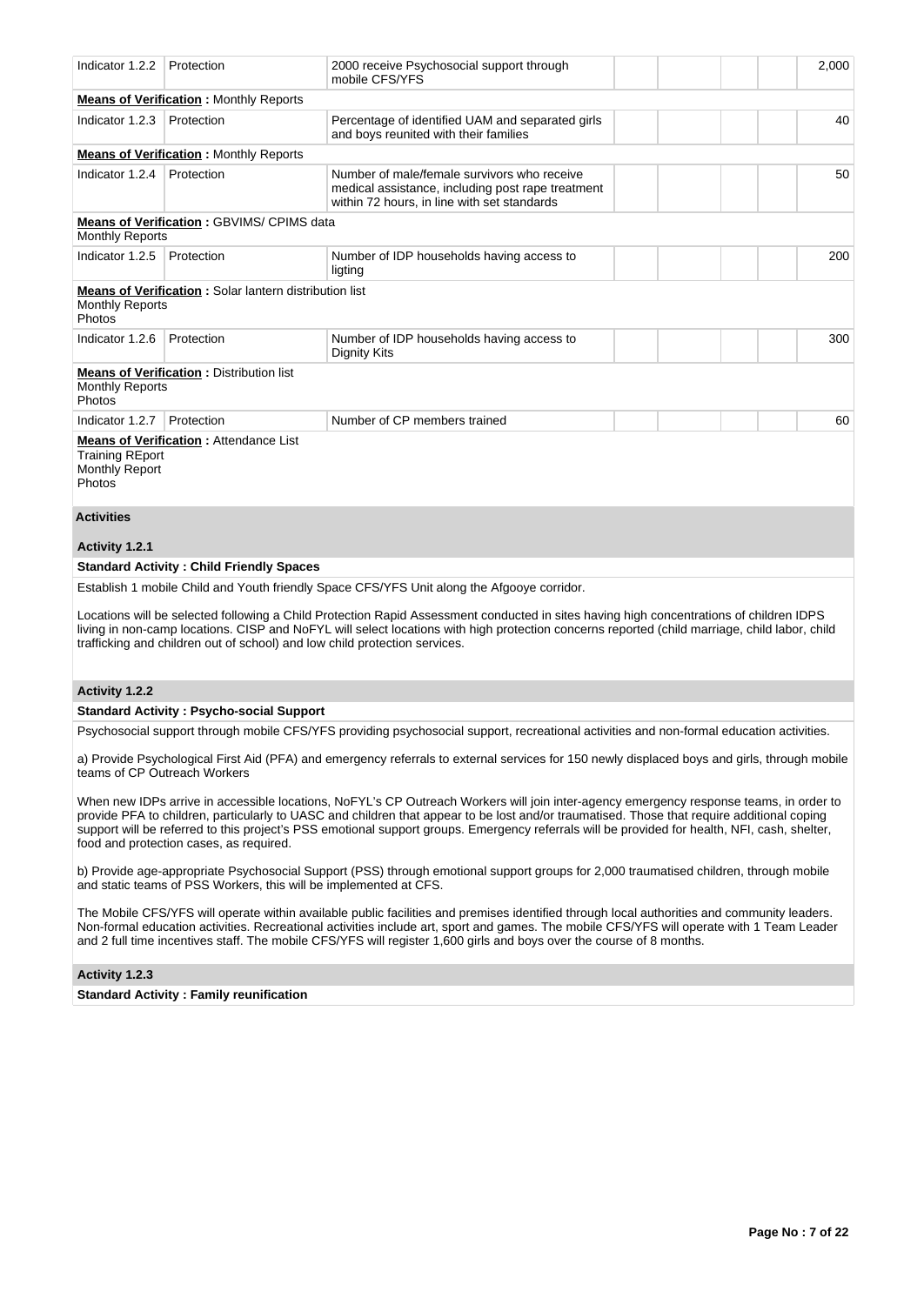Provide family tracing and reunification, alternative family care and arrangements including community-based support to identified UASC.

Identify and document UASC, through mobile teams of CP Case Workers and Manager, and identify emergency alternative care arrangements, and provide tracing and reunifying services and best interest determinations.

UASC will be referred to NoFYL's CP Case Workers through inter-agency emergency response teams, in which NoFYL will participate, alongside other agencies. NoFYL's IDTR Officer, with the supervision of CISP's CP Manager, will begin identifying emergency alternative care arrangements at the start of the project so that they are available as soon as UASC are identified.

This activity will be both a first-line, as well as second-line response, since mobile teams will be deployed as soon as UASC are identified, to provide emergency alternative care arrangements. The ongoing support to the child will, however, be managed through case management, which will follow up on tracing and reunification and best interest determinations with UNICEF and ICRC and may be a lengthy process.

N.B: A target number for this intervention has not been included, since this depends on the number of UASC cases identified, however, appropriate services will be provided to all UASC identified, through CP case management staff trained in UASC response.

CISP will however report to OCHA on the number of UASC supported.

## **Activity 1.2.4**

#### **Standard Activity : Health treatment and medical support for GBV**

Case management, including specialized case management for 50 GBV survivors.

Provide case management for 40 child survivors of grave rights violations, including emergency referrals to external services, through mobile teams of CP Case Workers and Manager

Case management services will be provided to child survivors of grave violations (sexual violence, recruitment, abduction and maiming), UASC and children who have been released from detention.

Emergency referrals will be provided to external services for children for health, NFI, cash, shelter, food and protection cases, as required, through the relevant clusters and other humanitarian actors operating in the area.

#### **Activity 1.2.5**

### **Standard Activity : Material Support**

Provision of material support through distribution of solar lanterns and dignity kits as an emergency response targeting women at risk of GBV and families of UASC.

## **Activity 1.2.6**

### **Standard Activity : Capacity building**

Capacity-building support to national organizations, local authorities and community leaders in Lower Shebelle.

Provide capacity building to 60 members from NoFYL and other NGO staff, service providers (e.g. social workers) and duty-bearers (e.g. from the line ministry) operating in Lower Shebelle, particularly those supporting emergency response teams.

Training will consist of:

- Child protection in emergencies, child safeguarding, accountability to affected communities and referrals to external services;

- Identification, Documentation, Tracing and Reunification (IDTR), Best Interest Determinations (BIDs) and alternative care arrangements for Unaccompanied and Separated Children (UASC);

- Child-friendly, age appropriate and gender sensitive case management for children and adolsecents;

- Psychological First Aid (PFA) for newly displaced people;

## **Additional Targets :**

## **M & R**

**Monitoring & Reporting plan**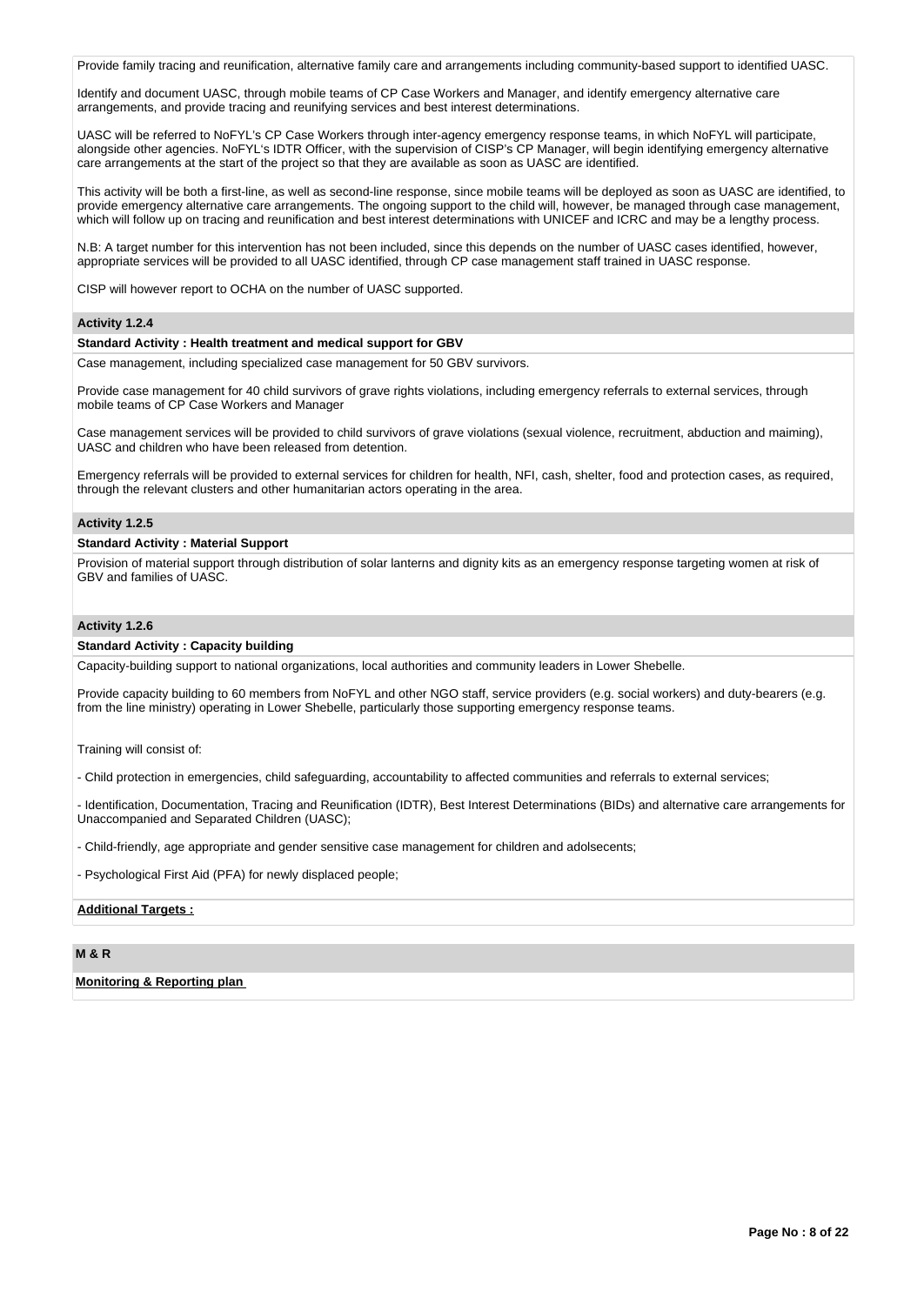In order to maximize impact and accountability of its action, CISP usually adopts a direct implementation methodology, ensuring proximity and direct management of its activities. However, in some specific cases, like in the case of the present proposal, access to certain areas is better ensured through a national/local NGO who have better rapport and access to the target community. The rationale behind the choice of implementing the activities proposed through NoFYL is to reach as many people in need as possible across Lower Shebelle. As better described in the paragraph related to the implementation plan, NoFYL will implement directly all the activities in the field (i.e. Afgooye towards KM50), while CISP will have the final responsibilities of all aspect (financial, administrative, reporting) of the grant agreement and will directly implement activities related to the capacity building and mentoring of NoFYL and partners. Thus considering, it is necessary to establish a clear monitoring plan, agreed upon between CISP and NoFYL, in order to ensure a proper remote/distant management.

CISP will compile monthly reports on: the number of beneficiaries (disaggregated by gender, age, location and form of abuse) accessing services in all locations; the number of community members engaged in prevention activities (disaggregated by gender, age, location, role in the community); the number of staff (disaggregated by gender, age, location, job description) trained and deployed. For each category, the implementing partner has tools already in place, respectively: The Child Protection Information Management System (CPIMS); the training and public events reporting formats; contractual agreement formats (MoU, contract, performance appraisal). Monthly steering committees will update on the progress of the intervention. The data feeding into the reporting will be collected also through monthly visits of the program managers (or other designated senior staff members) to the project locations. To allow quality coordination, monitoring and reporting from target locations, CISP will refer to skilled staff members based in Nairobi and in Mogadishu.

Methodology and framework of the monitoring system applied will include: definition of the strategic and operational objectives of the project; production of a set of measurable indicators for these objectives and targets to be achieved; definition of the responsibility matrix; implementation of a monthly dashboard process; production of the action plan to follow up on the issues identified in the dashboard; definition of the capacity building process for both national and international staff. This will translate into different actions: organization of workshops to bring together the key people on the project (NoFYL and CISP staff, both field and management level);

## **Workplan**

| <b>Activitydescription</b>                                                                                                                                                                                                                                                                                                                                                                         | Year |          | 2            | 3  | 5 | 6 | 8 | 9 |   |     | 12  |
|----------------------------------------------------------------------------------------------------------------------------------------------------------------------------------------------------------------------------------------------------------------------------------------------------------------------------------------------------------------------------------------------------|------|----------|--------------|----|---|---|---|---|---|-----|-----|
| Activity 1.1.1: a)-Conduction of rapid protection assessments to identify and                                                                                                                                                                                                                                                                                                                      | 2017 |          |              |    |   |   |   | X |   |     |     |
| document urgent protection risks and needs faced by women, men, girls and boys,<br>including CP/GBV related issues, as well as grave violations of human rights<br>especially of children and women, in line with the Rapid Protection Assessment<br>(RPA) mechanism.                                                                                                                              | 2018 |          |              |    |   |   |   |   |   |     |     |
| Activity 1.1.2: a) Develop, obtain, print and distribute through teams of CP<br>Outreach Workers, 10,000 IEC materials on grave violations against children/CPiE,                                                                                                                                                                                                                                  | 2017 |          |              |    |   |   |   | X | X | ΙX. | IX. |
| mine/IED risk, IDTR for UASC, referral pathways and available services in the local<br>language.                                                                                                                                                                                                                                                                                                   | 2018 | X.       | $\mathsf{X}$ | ΙX |   |   |   |   |   |     |     |
| CISP will link up with relevant (sub-)clusters to identify where IEC materials already<br>exist (e.g. UNICEF's mine/IED risk and UASC leaflets and posters) and use these.<br>Otherwise CISP will support NoFYL to develop IEC materials, e.g. for site-specific<br>service provision and referral pathways, including in prictoral form so they are<br>accessible to children and the illiterate. |      |          |              |    |   |   |   |   |   |     |     |
| b) Develop and distribute through mobile teams of CP Outreach Workers, 10,000<br>pictoral child packs that enable children to identify and report abuse and<br>exploitation by humanitarian actors and members of the community.                                                                                                                                                                   |      |          |              |    |   |   |   |   |   |     |     |
| c) Implement community and service provider awareness raising sessions through<br>mobile teams of CP Outreach Workers, for 7,500 boys and girls on grave violations<br>against children, IDTR for UASC, referral pathways and available services, and<br>distribute leaflets and child packs.                                                                                                      |      |          |              |    |   |   |   |   |   |     |     |
| Awareness raising sessions will be implemented in schools, health centres,<br>community centres, child friendly spaces, women and girls' safe spaces, etc. both<br>at the community and service provider levels. They will be given to groups of a<br>similar age and of the same sex, to allow for age appropriate, gender sensitive and<br>open discussion.                                      |      |          |              |    |   |   |   |   |   |     |     |
| Activity 1.1.3: Develop and strengthen local level referral pathways.                                                                                                                                                                                                                                                                                                                              | 2017 |          |              |    |   |   |   |   |   |     |     |
| a) Continue site-specific mapping of available services and agreement of referral<br>pathways in areas hosting newly displaced IDPs in Lower Shebelle, as they<br>become accessible, through teams of CP Outreach Workers.                                                                                                                                                                         | 2018 | $\times$ | $\mathsf{X}$ |    |   |   |   |   |   |     |     |
| Information about available services and referral pathways will be shared in<br>relevant CP cluster meetings. This intervention will aim to raise awareness about<br>available services, act as a means of community-based referral and reduce<br>resistance to the project that may be faced by communities, given the sensitive<br>nature CP interventions.                                      |      |          |              |    |   |   |   |   |   |     |     |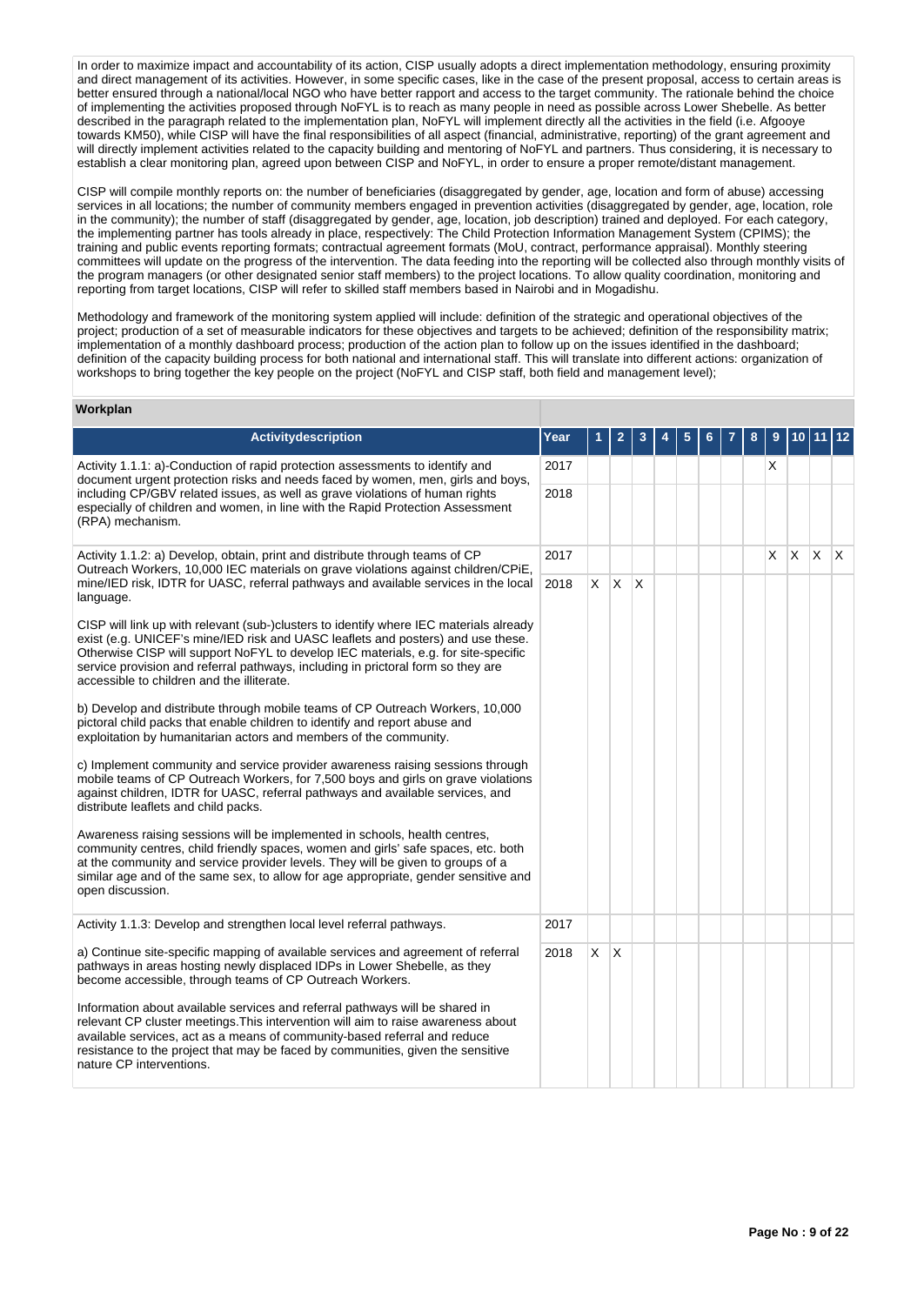| Activity 1.1.4: CP/GBV safety audits in 3 different settlements.                                                                                                                                                                                                                                                                                                                                                                                                                                                                                                                                                                             | 2017 |    |         |              |  |  |    | Χ     | X   |    |
|----------------------------------------------------------------------------------------------------------------------------------------------------------------------------------------------------------------------------------------------------------------------------------------------------------------------------------------------------------------------------------------------------------------------------------------------------------------------------------------------------------------------------------------------------------------------------------------------------------------------------------------------|------|----|---------|--------------|--|--|----|-------|-----|----|
| Implement CP/GBV safety audits, through CP Outreach Workers, and share the<br>findings with relevant clusters for action                                                                                                                                                                                                                                                                                                                                                                                                                                                                                                                     | 2018 |    |         |              |  |  |    |       |     |    |
| NoFYL CP Outreach Workers will coordinate to implement safety audits that<br>examine aspects pertaining to child protection and safeguarding, to ensure the<br>safety of boys and girls, including children with disabilities. Safety audits will be<br>implemented in locations where newly displaced IDPs settle, where they have not<br>yet been implemented and/or where they have not been implemented since at<br>least 6 months. Results will be shared with clusters, including but not limited to the<br>protection cluster, for appropriate action to ensure that children are protected and<br>GBV against children is prevented. |      |    |         |              |  |  |    |       |     |    |
| Activity 1.2.1: Establish 1 mobile Child and Youth friendly Space CFS/YFS Unit<br>along the Afgooye corridor.                                                                                                                                                                                                                                                                                                                                                                                                                                                                                                                                | 2017 |    |         |              |  |  | X. | ΙX    |     |    |
| Locations will be selected following a Child Protection Rapid Assessment<br>conducted in sites having high concentrations of children IDPS living in non-camp<br>locations. CISP and NoFYL will select locations with high protection concerns<br>reported (child marriage, child labor, child trafficking and children out of school)<br>and low child protection services.                                                                                                                                                                                                                                                                 | 2018 |    |         |              |  |  |    |       |     |    |
| Activity 1.2.2: Psychosocial support through mobile CFS/YFS providing<br>psychosocial support, recreational activities and non-formal education activities.                                                                                                                                                                                                                                                                                                                                                                                                                                                                                  | 2017 |    |         |              |  |  | X. | ΙX.   | ΙX. | X. |
| a) Provide Psychological First Aid (PFA) and emergency referrals to external<br>services for 150 newly displaced boys and girls, through mobile teams of CP<br><b>Outreach Workers</b>                                                                                                                                                                                                                                                                                                                                                                                                                                                       | 2018 | X. | X.      | $\mathsf{X}$ |  |  |    |       |     |    |
| When new IDPs arrive in accessible locations, NoFYL's CP Outreach Workers will<br>join inter-agency emergency response teams, in order to provide PFA to children,<br>particularly to UASC and children that appear to be lost and/or traumatised. Those<br>that require additional coping support will be referred to this project's PSS<br>emotional support groups. Emergency referrals will be provided for health, NFI,<br>cash, shelter, food and protection cases, as required.                                                                                                                                                       |      |    |         |              |  |  |    |       |     |    |
| b) Provide age-appropriate Psychosocial Support (PSS) through emotional support<br>groups for 2,000 traumatised children, through mobile and static teams of PSS<br>Workers, this will be implemented at CFS.                                                                                                                                                                                                                                                                                                                                                                                                                                |      |    |         |              |  |  |    |       |     |    |
| The Mobile CFS/YFS will operate within available public facilities and premises<br>identified through local authorities and community leaders. Non-formal education<br>activities. Recreational activities include art, sport and games. The mobile<br>CFS/YFS will operate with 1 Team Leader and 2 full time incentives staff. The<br>mobile CFS/YFS will register 1,600 girls and boys over the course of 8 months.                                                                                                                                                                                                                       |      |    |         |              |  |  |    |       |     |    |
| Activity 1.2.3: Provide family tracing and reunification, alternative family care and<br>arrangements including community-based support to identified UASC.                                                                                                                                                                                                                                                                                                                                                                                                                                                                                  | 2017 |    |         |              |  |  | X. | X X X |     |    |
| Identify and document UASC, through mobile teams of CP Case Workers and<br>Manager, and identify emergency alternative care arrangements, and provide<br>tracing and reunifying services and best interest determinations.                                                                                                                                                                                                                                                                                                                                                                                                                   | 2018 | X. | $X$ $X$ |              |  |  |    |       |     |    |
| UASC will be referred to NoFYL's CP Case Workers through inter-agency<br>emergency response teams, in which NoFYL will participate, alongside other<br>agencies. NoFYL's IDTR Officer, with the supervision of CISP's CP Manager, will<br>begin identifying emergency alternative care arrangements at the start of the<br>project so that they are available as soon as UASC are identified.                                                                                                                                                                                                                                                |      |    |         |              |  |  |    |       |     |    |
| This activity will be both a first-line, as well as second-line response, since mobile<br>teams will be deployed as soon as UASC are identified, to provide emergency<br>alternative care arrangements. The ongoing support to the child will, however, be<br>managed through case management, which will follow up on tracing and<br>reunification and best interest determinations with UNICEF and ICRC and may be<br>a lengthy process.                                                                                                                                                                                                   |      |    |         |              |  |  |    |       |     |    |
| N.B: A target number for this intervention has not been included, since this<br>depends on the number of UASC cases identified, however, appropriate services<br>will be provided to all UASC identified, through CP case management staff trained<br>in UASC response.                                                                                                                                                                                                                                                                                                                                                                      |      |    |         |              |  |  |    |       |     |    |
| CISP will however report to OCHA on the number of UASC supported.                                                                                                                                                                                                                                                                                                                                                                                                                                                                                                                                                                            |      |    |         |              |  |  |    |       |     |    |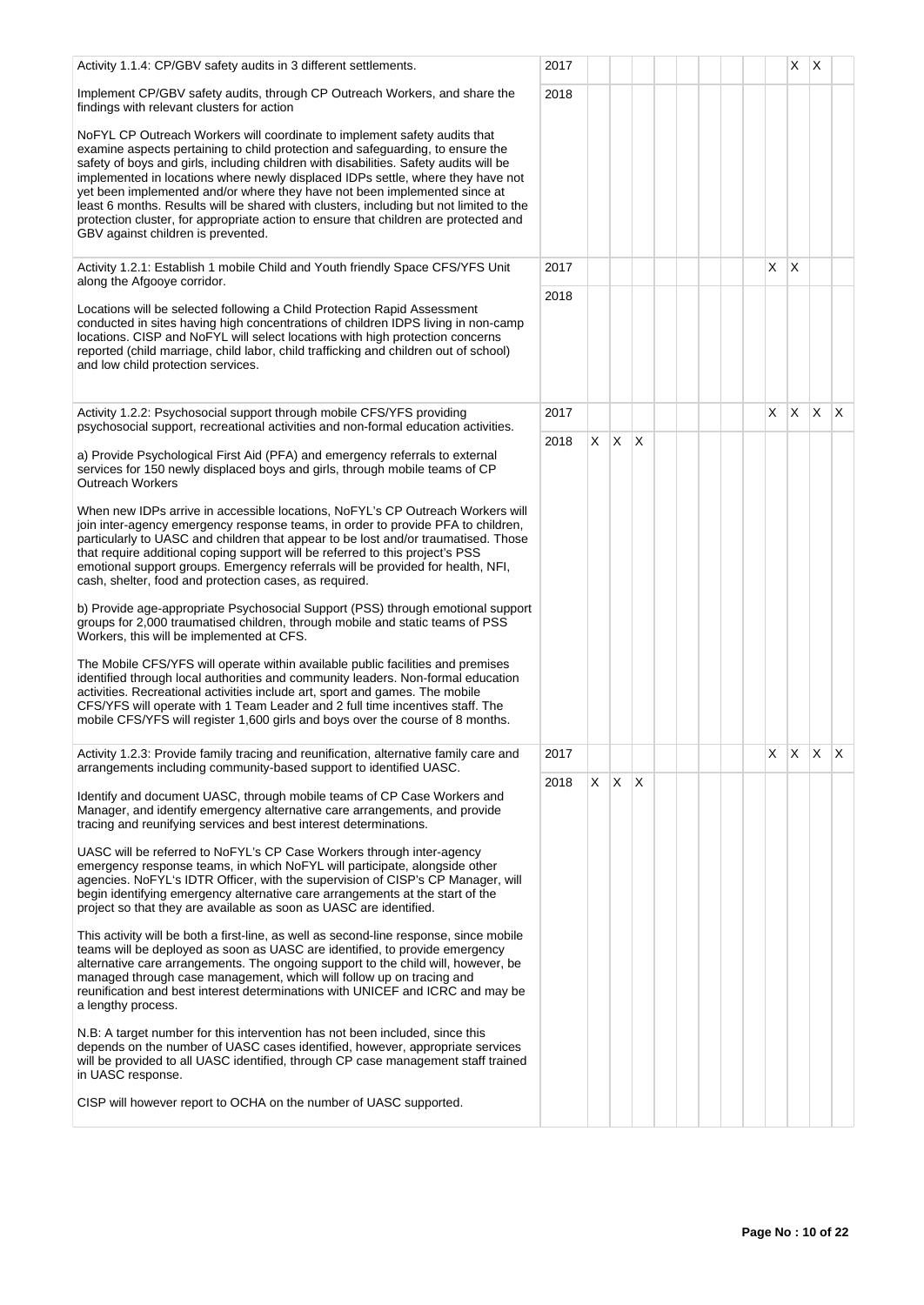| 2017<br>Activity 1.2.4: Case management, including specialized case management for 50<br>GBV survivors.                                                                                                                                                                                                                                                                                                                                                                                                                                                                                                                                       |      |    |              |              |  |  | X. | $x \times x$ |     |
|-----------------------------------------------------------------------------------------------------------------------------------------------------------------------------------------------------------------------------------------------------------------------------------------------------------------------------------------------------------------------------------------------------------------------------------------------------------------------------------------------------------------------------------------------------------------------------------------------------------------------------------------------|------|----|--------------|--------------|--|--|----|--------------|-----|
| Provide case management for 40 child survivors of grave rights violations,<br>including emergency referrals to external services, through mobile teams of CP<br>Case Workers and Manager<br>Case management services will be provided to child survivors of grave violations<br>(sexual violence, recruitment, abduction and maiming), UASC and children who<br>have been released from detention.<br>Emergency referrals will be provided to external services for children for health,<br>NFI, cash, shelter, food and protection cases, as required, through the relevant<br>clusters and other humanitarian actors operating in the area. | 2018 | X. | X            | $\mathsf{X}$ |  |  |    |              |     |
| Activity 1.2.5: Provision of material support through distribution of solar lanterns<br>and dignity kits as an emergency response targeting women at risk of GBV and                                                                                                                                                                                                                                                                                                                                                                                                                                                                          | 2017 |    |              |              |  |  |    | X            | IX. |
| families of UASC.<br>2017                                                                                                                                                                                                                                                                                                                                                                                                                                                                                                                                                                                                                     | 2018 |    |              |              |  |  |    |              |     |
| Activity 1.2.6: Capacity-building support to national organizations, local authorities<br>and community leaders in Lower Shebelle.<br>2018<br>Provide capacity building to 60 members from NoFYL and other NGO staff, service<br>providers (e.g. social workers) and duty-bearers (e.g. from the line ministry)<br>operating in Lower Shebelle, particularly those supporting emergency response<br>teams.                                                                                                                                                                                                                                    |      |    |              |              |  |  |    |              |     |
|                                                                                                                                                                                                                                                                                                                                                                                                                                                                                                                                                                                                                                               |      | X  | $\mathsf{X}$ |              |  |  |    |              |     |
| Training will consist of:                                                                                                                                                                                                                                                                                                                                                                                                                                                                                                                                                                                                                     |      |    |              |              |  |  |    |              |     |
| - Child protection in emergencies, child safeguarding, accountability to affected<br>communities and referrals to external services;                                                                                                                                                                                                                                                                                                                                                                                                                                                                                                          |      |    |              |              |  |  |    |              |     |
| - Identification, Documentation, Tracing and Reunification (IDTR), Best Interest<br>Determinations (BIDs) and alternative care arrangements for Unaccompanied and<br>Separated Children (UASC);                                                                                                                                                                                                                                                                                                                                                                                                                                               |      |    |              |              |  |  |    |              |     |
| - Child-friendly, age appropriate and gender sensitive case management for<br>children and adolsecents;                                                                                                                                                                                                                                                                                                                                                                                                                                                                                                                                       |      |    |              |              |  |  |    |              |     |
| - Psychological First Aid (PFA) for newly displaced people;                                                                                                                                                                                                                                                                                                                                                                                                                                                                                                                                                                                   |      |    |              |              |  |  |    |              |     |

## **OTHER INFO**

## **Accountability to Affected Populations**

In order to ensure accountability to beneficiaries as well as to local communities, CISP through NoFYL will first of all carry out a multisectoral rapid assessment in order to identify the needs of the community as part of its multi-sectorial approach. Specifically, under this project CISP will conduct a Child Protection Rapid Assessment in order to identify the vulnerable areas where services are less accessible and the number of IDPs is high. Community members will be surveyed as part of the assessment to ensure the differential needs of women, girls, boys, and men are accounted for in the targeted areas of intervention. CISP will also liaise with local authorities and religious/elders leaders in order to plan its activities and identify its beneficiaries by engaging all stakeholders from the community. CISP will involve a balanced number of women and men in the planning phase as well as representatives of groups with higher vulnerabilities where this will be possible to ensure their needs are taken into account and prioritized where necessary.

CISP ensures that Child Protection is included in its organizational and programmatic strategies, plans and practices and will support the adoption of similar policies and procedures by NoFYL. Child Safeguarding Focal Points will be nominated in both organizations and orientation for targeted communities about these accountability mechanisms will be mainstreamed throughout project activities, e.g. included in awareness-raising sessions, printed on protection-related information materials and included in the first session with beneficiaries receiving specialized services. Any complaints received will be investigated and appropriate action will be taken, in line with CISP's Child Protection Policy and Code of Conduct.

At the start of all specialized service provision, the objective and process of the intervention will be explained to the beneficiary. Case management plans, for example, will be mutually agreed with beneficiaries and/or their parents/caregivers where possible (and where it does not endanger the child further) and will likewise be closed upon discussion and agreement that stated objectives have been met. UASC will be fully briefed about the IDTR, BID and alternative care arrangement processes upon identification and will be updated weekly about relevant developments in their case. Where project activities are delayed or changed, due to change in the operational context, such as increased insecurity preventing access, project beneficiaries will be immediately informed of the reason for the change and regularly updated as the situation develops.

All sensitive data collected about children will be subject to confidentiality and data protection protocols. Further, consent for service provision will be sought from parents/caregivers or informed assent from children where the former is not possible or advisable. In more complex cases, e.g. where children are suffering extreme abuse by their parents/caregivers, CISP will consult with an inter-agency case management/ UASC panel, to determine the best care solutions for the child. In all cases, the best interests of the child and confidentiality will be the key guiding principles.

All services will be provided in line with the ICRC's humanitarian principles and the Global Protection Cluster's Minimum Standards for CP in Humanitarian Action, in order to ensure that the project meets international standards.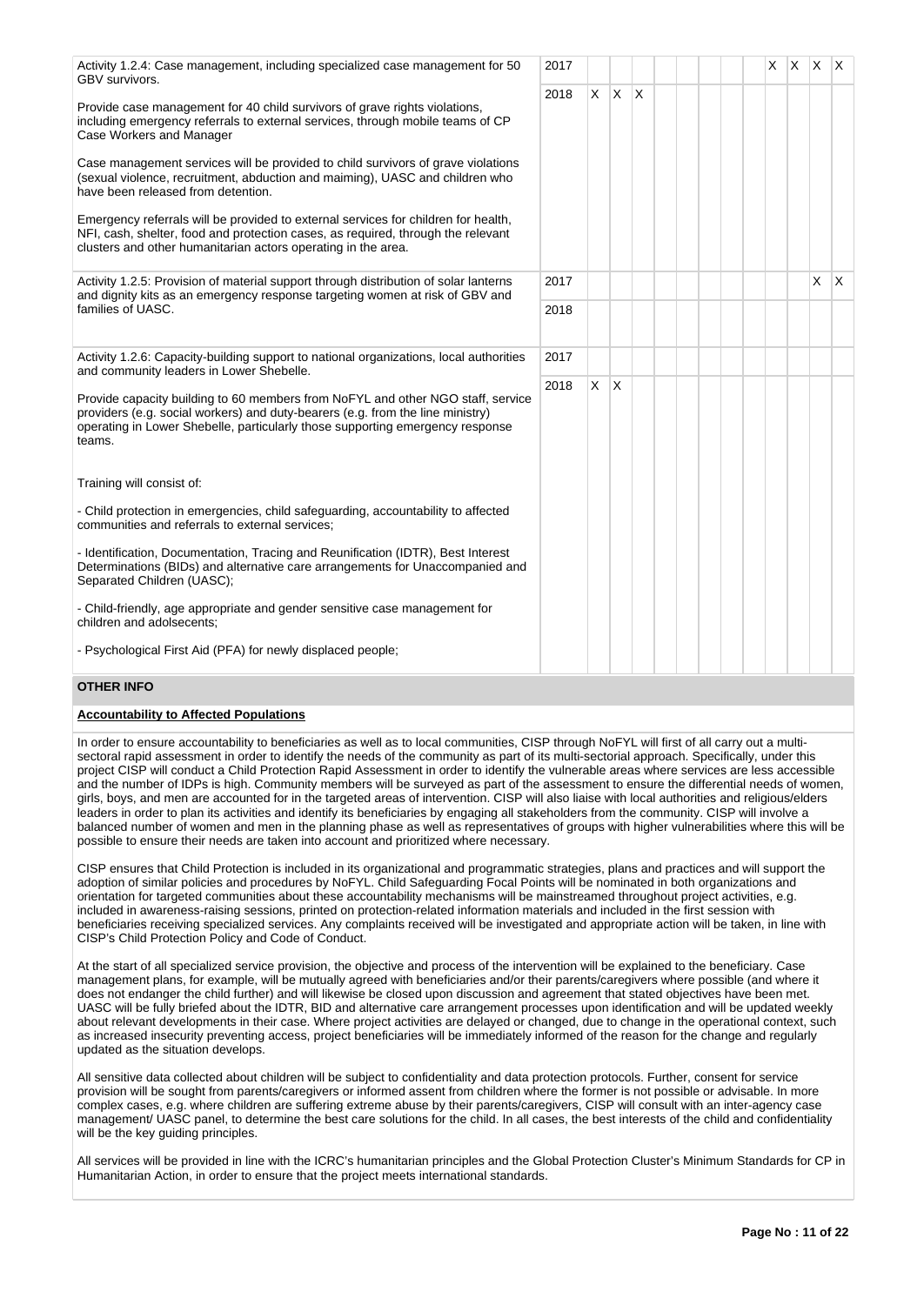## **Implementation Plan**

In terms of implementation, NoFYL will provide CP services to children, whereas CISP will be responsible for all capacity building provided to the partner, as well as to other NGOs, service providers and duty-bearers. With children targeted under this project, NoFYL's 4 PSS Workers will implement PSS activities; their 6 Case Workers and 1 Case Manager will implement case management and UASC IDTR; and their 3 CP Outreach Workers will implement service mapping, develop referral pathways, implement IEC activities, provide PFA and implement safety audits. CISP will support the development of tools and materials, such as IEC materials and safety audits, as part of CP capacity building for NoFYL and in consultation with the relevant (sub-)clusters.

PSS officers and case workers will provide psychosocial support to vulnerable children through the establishment of a mobile CFS/YFS. The mobile CFS/YFS provides a fun, safe and inclusive space in which children can gain access to recreational activities and non-formal education. The teams will be trained in Child Protection and Psychological First Aid, therefore providing front line intervention to children displaying signs of psychosocial distress, and making internal referrals to the Child Protection Unit for children requiring specialised child protection support. The CFS/YFS plays a critical role in the provision of child protection and serves as a platform for the identification, assessment and provision of service to the most vulnerable while creating a stable environment for all children to learn, play and socialise.

The individual cases this proposed action will deal with are extremely complex and need a multi-service approach, given the complexity of their vulnerabilities, and the protection risks to which they might be exposed. Therefore, coordination on the ground is crucial to provide them with a wide range of services that CISP and NoFYL only would not be able to provide. It should be noted that the services provided by both organizations are already broad – ranging from psychosocial support to material assistance – and internal referrals will be pursued constantly to complement the action. Referral and coordination mechanisms will also be developed with other key actors providing services not covered by CISP and NoFYL, such as hospitals, clinics, schools, etc. In the targeted areas, NoFYL has been working in coordination with a group of CBOs and community leaders, which represent a crucial support in geographically locating cases of concern, identifying new cases among both the IDPs and host community and facilitating the relation between the organizations and the targeted communities.

Coordination with humanitarian agencies, communities, authorities and other stakeholders will be managed by CISP, to ensure complementary, avoid duplication and maximize impact and efficiency. Reporting, monitoring and mutual learning exchange will also be ensured by CISP through joint planning, review meetings and field visits.

### **Coordination with other Organizations in project area**

| Name of the organization              | Areas/activities of collaboration and rationale                                                                                                                                                                                                                                                                                                                                                                                                                                                                                                                                                                                                                                                                   |
|---------------------------------------|-------------------------------------------------------------------------------------------------------------------------------------------------------------------------------------------------------------------------------------------------------------------------------------------------------------------------------------------------------------------------------------------------------------------------------------------------------------------------------------------------------------------------------------------------------------------------------------------------------------------------------------------------------------------------------------------------------------------|
| Save Somali Women and Children (SSWC) | Due to the organization's vast experience in GBV programs, NoFYL<br>and SSWC will establish close cooperation in terms of referral of<br>vulnerable individuals in need of specialized medical assistance.<br>NoFYL and SSWC will establish clear reporting and referral system<br>in order to foster effective provision of specialized medical services<br>to vulnerable individuals identified via NoFYL field activities in hard-<br>to-reach and underserved locations along the Afgooye corridor.<br>Specific SOPs will be discussed and agreed upon by NoFYL and<br>SSWC, especially for the medical follow-up of SGBV survivors<br>(sexual abuse, rape, etc), due to the sensitivity nature of the issue. |

#### **Environment Marker Of The Project**

A: Neutral Impact on environment with No mitigation

#### **Gender Marker Of The Project**

2a- The project is designed to contribute significantly to gender equality

### **Justify Chosen Gender Marker Code**

The project contributes significantly to gender equality by addressing the specific needs of boys and girls through gender responsive activities and gender equal outcomes. The Gender Marker code of 2a has been chosen since it contributes to the gender equality of several groups, namely boys and girls, rather than targeting one specific disadvantaged group.

Gender is mainstreamed throughout the project, through beneficiary selection, the provision of response services appropriate to different ages and sexes, and through M&E processes, e.g. through sex and age disaggregated data collection and analysis, to inform programming. Staff recruitment will ensure that men and women both are on the team to facilitate boys and girls to talk freely about their issues to members of the same sex and reach out for services without feeling uncomfortable.

Capacity building activities will highlight the role of power dynamics in child abuse and exploitation, plus the different vulnerabilities and needs of girls and boys, e.g. girls' increased vulnerability to sexual violence and early marriage and boys' increased vulnerability to recruitment and detention. Trainees will be trained and mentored in gender sensitive and child-friendly approaches to service provision and accountability and feedback mechanisms, so that they can provide appropriate services to beneficiaries, depending on their age and sex.

Protection-related information, education and communication activities will be developed taking into account girls and boys differing needs and vulnerabilities, so that they are accessible and appropriate for all genders, and ages and those with specific vulnerabilities. Pictoral graphics will be used on printed materials for children, rather than long bodies of text. Further, awareness sessions will be held in sex and age segregated groups, in order to tailor the messaging to different groups and to encourage questions and participation by all beneficiaries, so that they are freer to speak than they would be in a mixed sex group or with people of a different age group.

#### **Protection Mainstreaming**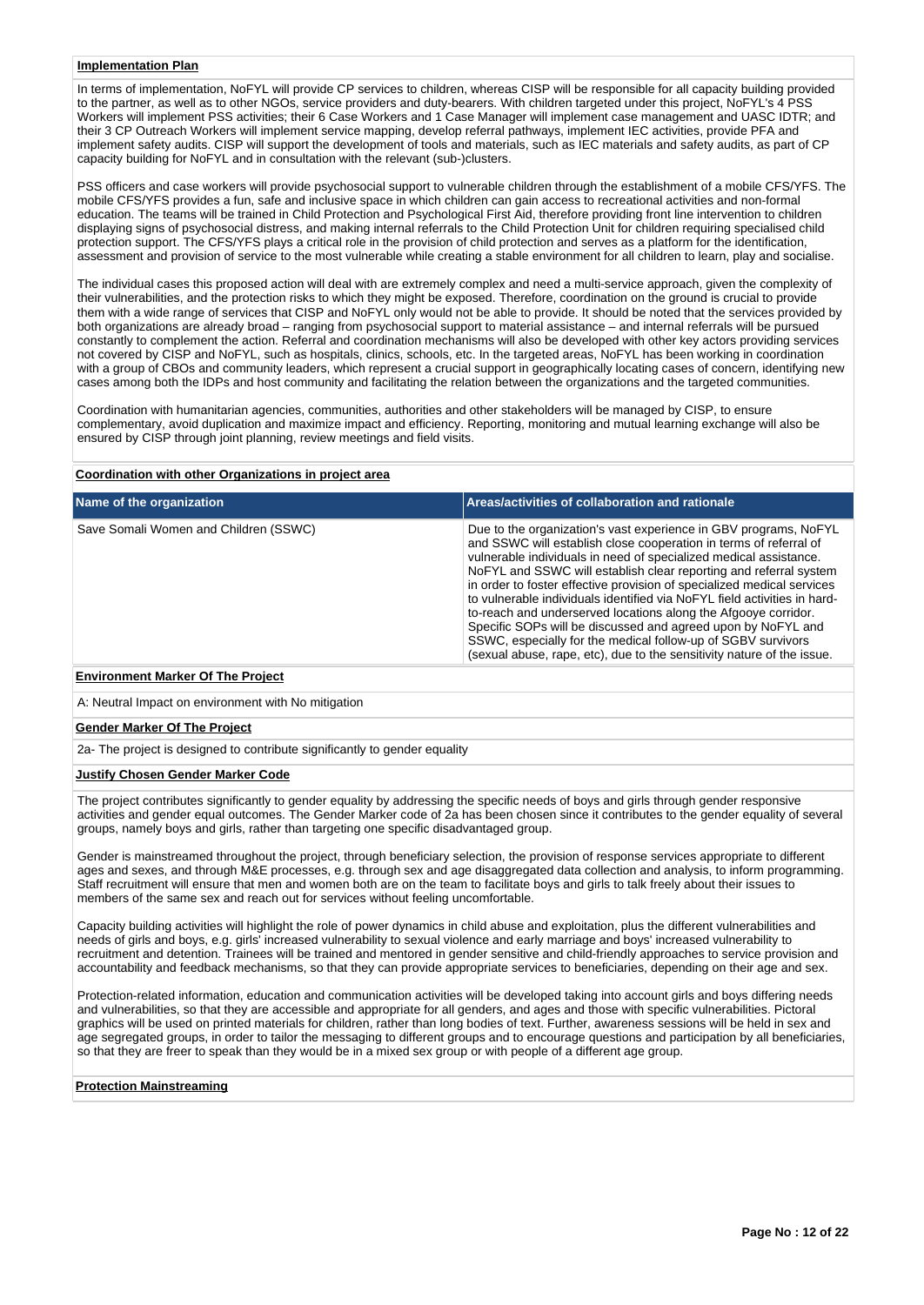The proposed intervention has been designed in a way to enable beneficiaries to fully access and enjoy their rights, safety and dignity, while at the same time avoiding harm. All project activities will be carried out in accordance with AGDM principles: equal participation of women, girls, boys and men will be integral part of the design, implementation, monitoring and evaluation of the overall project. CISP will ensure that key cross-cutting issues are mainstreamed into the proposed intervention including age, gender, diversity, environment and human rights. Gender will remain a key focus, guaranteeing consultation with female beneficiaries when undertaking protection assessments through CISP female staff accessing them and identifying their needs.

The focus of the present intervention will be on reaching vulnerable groups of individuals, such as extremely vulnerable individuals, children and adolescents at risk, female HHs, elderly, disabled, etc. Active participation of individuals with special needs will be pursued to identify, support and strengthen the coping mechanisms that beneficiaries often create to protect themselves against threats to their safety and dignity, and also foster beneficiaries' self-esteem and development of skills. Participation of beneficiaries will also ensure that the proposed intervention is appropriate and effective.

The safety and dignity of the beneficiaries will be prioritized by ensuring confidentiality, prioritizing the best interests of the child and respecting the wishes of parents/caregivers, where they do not endanger the child further. All measures to respect and adhere to the Do No Harm approach will be taken during the process of beneficiary selection, service provision and data collection and management.

Specialized services and useful information about service providers will be provided to all beneficiaries that meet the vulnerability criteria, including both IDP and host communities. Hence, services will be provided purely on the basis of need, in line with humanitarian principles.

#### **Country Specific Information**

## **Safety and Security**

In order to ensure safety and security of NoFYL field staff, continuous updates of the security situation in the specific areas of intervention as well as regular meetings with security focal points of other organization working in the same area will be made. Considering that the situation in Lower Shebelle can rapidly change and in view of an eventual offensive on AS control areas, security information will be constantly gathered, analyzed and included in the assessment, which will be adapted and modified according to the development of the situation in the field.

CISP places a high importance on acceptance and will maintain transparency and actively engage the community to ensure that programmes are effective, have acceptance and support at the community level and that strong, cultivated relations contribute to the security of staff and beneficiaries. Community feedback and accountability mechanisms will be put in place to ensure that community priorities and concerns are considered, broad representation of tribes and communities amongst our national and partner staff will further support, acceptance and sensitivity.

CISP through it partner will be well networked with local groups and communities, local authorities, other NGOs and INSO to ensure that most up to date information is checked, verified, shared and received, as appropriate. CISP is already a member of various security information sharing groups and regularly monitors information platforms and updates for changes in context and security situation. Plans and procedures will be regularly reviewed and also updated in response to new information. CISP will also conduct a quick assessment prior to each trip to ensure that it is still safe to travel, which is regular practice. If the security situation has deteriorated then travel will be postponed. CISP will ensure that robust reporting mechanisms are established to ensure remote monitoring and capacity building continues even through periods of insecurity.

#### **Access**

Access will be sought in different ways, namely:

• Strong profile management will be implemented in order to establish active engagement with local partners for assessment, collection of up-to-date information, and analysis;

• Selective staff will be deployed to the areas of operations, thus taking into account communal, and local considerations in the areas where the intervention will be implemented;

• Coordination and liaison with relevant stakeholders, networks and mechanisms will be pursued and maintained in order to ensure principled humanitarian action and provision of basic services to conflict affected populations in the areas of operation.

CISP's staff are based in Mogadishu, whilst NoFYL's field staff are based in Afgooye, KM50 and Afgooye corridor (with their senior project staff in Afgooye town). Staff in Afgooye will have more consistent access to project locations. CISP will maintain regular contact with INSO, other agencies on the ground and local authorities to ensure that staff from Mogadishu are able to have access for monitoring of the project.

In order to pass security checkpoints along the way and security controls along the Afgooye corridor, CISP and partner staff will carry organizational ID cards, as well as an official letter from the local authority. The latter will also be shown to camp management to facilitate project implementation and access to target locations. CISP and NoFYL will ensure that bilateral relationships are also built with local authorities and camp management so that consistent access is secured. NoFYL will map tribal and community opinion leaders and engage with gatekeepers to ensure local level support for the project and access to communities in need.

NoFYL has been operating in Lower Shebelle for decades and so has built very strong relationships with both community's and local authorities. NoFYL hires local staff from target locations, which enables consistent access.

## **BUDGET**

| Code      | <b>Budget Line Description</b>    |           | D / S Quantity Unit | <b>cost</b> | Duration  %<br>Recurran charged<br><b>ce</b> | to CHF | <b>Total Cost</b> |
|-----------|-----------------------------------|-----------|---------------------|-------------|----------------------------------------------|--------|-------------------|
|           | 1. Supplies (materials and goods) |           |                     |             |                                              |        |                   |
| <b>NA</b> | <b>NA</b>                         | <b>NA</b> | $\Omega$            | 0.00        | 0                                            | 0      | 0.00 <sub>1</sub> |
|           | <b>NA</b>                         |           |                     |             |                                              |        |                   |
|           | <b>Section Total</b>              |           |                     |             |                                              |        | 0.00              |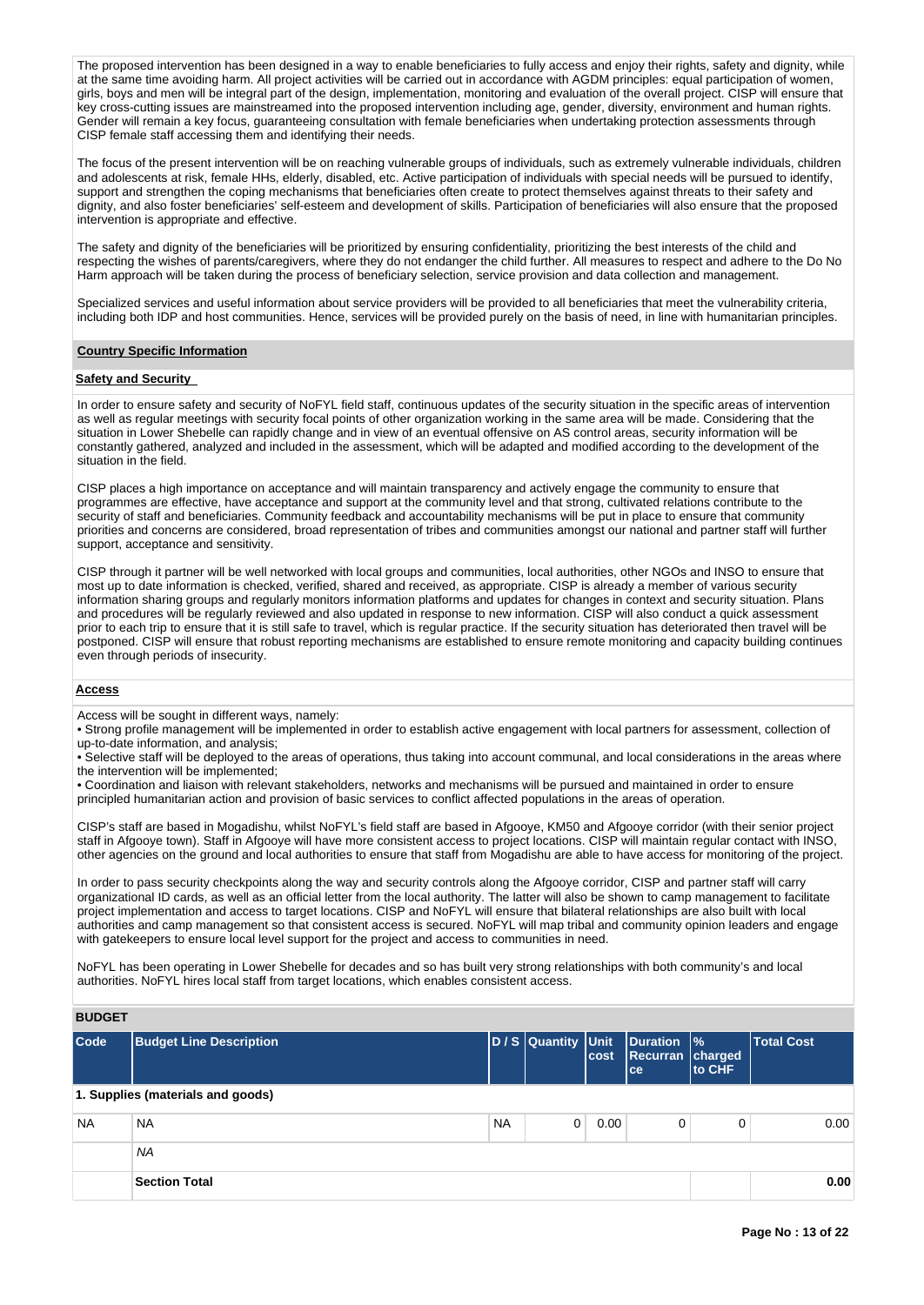|                   | 2. Transport and Storage                                     |           |             |          |             |           |          |
|-------------------|--------------------------------------------------------------|-----------|-------------|----------|-------------|-----------|----------|
| <b>NA</b>         | <b>NA</b>                                                    | <b>NA</b> | 0           | 0.00     | $\mathsf 0$ | $\pmb{0}$ | 0.00     |
|                   | <b>NA</b>                                                    |           |             |          |             |           |          |
|                   | <b>Section Total</b>                                         |           |             |          |             |           | 0.00     |
|                   | 3. International Staff                                       |           |             |          |             |           |          |
| <b>NA</b>         | <b>NA</b>                                                    | <b>NA</b> | $\pmb{0}$   | 0.00     | $\pmb{0}$   | $\pmb{0}$ | 0.00     |
|                   | <b>NA</b>                                                    |           |             |          |             |           |          |
|                   | <b>Section Total</b>                                         |           |             |          |             |           | 0.00     |
| 4. Local Staff    |                                                              |           |             |          |             |           |          |
| <b>NA</b>         | <b>NA</b>                                                    | <b>NA</b> | $\mathbf 0$ | 0.00     | $\mathsf 0$ | $\pmb{0}$ | 0.00     |
|                   | <b>NA</b>                                                    |           |             |          |             |           |          |
|                   | <b>Section Total</b>                                         |           |             |          |             |           | 0.00     |
|                   | 5. Training of Counterparts                                  |           |             |          |             |           |          |
| <b>NA</b>         | <b>NA</b>                                                    | <b>NA</b> | 0           | 0.00     | 0           | $\pmb{0}$ | 0.00     |
|                   | <b>NA</b>                                                    |           |             |          |             |           |          |
|                   | <b>Section Total</b>                                         |           |             |          |             |           | $0.00\,$ |
|                   | 6. Contracts (with implementing partners)                    |           |             |          |             |           |          |
| <b>NA</b>         | <b>NA</b>                                                    | <b>NA</b> | 0           | 0.00     | 0           | $\pmb{0}$ | 0.00     |
|                   | <b>NA</b>                                                    |           |             |          |             |           |          |
|                   | <b>Section Total</b>                                         |           |             |          |             |           | $0.00\,$ |
|                   | 7. Other Direct Costs                                        |           |             |          |             |           |          |
| <b>NA</b>         | <b>NA</b>                                                    | <b>NA</b> | $\pmb{0}$   | 0.00     | $\mathsf 0$ | $\pmb{0}$ | 0.00     |
|                   | <b>NA</b>                                                    |           |             |          |             |           |          |
|                   | <b>Section Total</b>                                         |           |             |          |             |           | 0.00     |
| 8. Indirect Costs |                                                              |           |             |          |             |           |          |
| <b>NA</b>         | <b>NA</b>                                                    | <b>NA</b> | 0           | $0.00\,$ | 0           | $\pmb{0}$ | 0.00     |
|                   | <b>NA</b>                                                    |           |             |          |             |           |          |
|                   | <b>Section Total</b>                                         |           |             |          |             |           | 0.00     |
|                   | 11. A:1 Staff and Other Personnel Costs: International Staff |           |             |          |             |           |          |
| <b>NA</b>         | <b>NA</b>                                                    | <b>NA</b> | 0           | 0.00     | $\pmb{0}$   | $\pmb{0}$ | 0.00     |
|                   | <b>NA</b>                                                    |           |             |          |             |           |          |
|                   | <b>Section Total</b>                                         |           |             |          |             |           | 0.00     |
|                   | 12. A:1 Staff and Other Personnel Costs: Local Staff         |           |             |          |             |           |          |
| <b>NA</b>         | <b>NA</b>                                                    | <b>NA</b> | $\pmb{0}$   | $0.00\,$ | $\mathsf 0$ | $\pmb{0}$ | 0.00     |
|                   | <b>NA</b>                                                    |           |             |          |             |           |          |
|                   | <b>Section Total</b>                                         |           |             |          |             |           | 0.00     |
|                   | 13. B:2 Supplies, Commodities, Materials                     |           |             |          |             |           |          |
| <b>NA</b>         | <b>NA</b>                                                    | <b>NA</b> | $\pmb{0}$   | 0.00     | $\pmb{0}$   | $\pmb{0}$ | 0.00     |
|                   | <b>NA</b>                                                    |           |             |          |             |           |          |
|                   | <b>Section Total</b>                                         |           |             |          |             |           | 0.00     |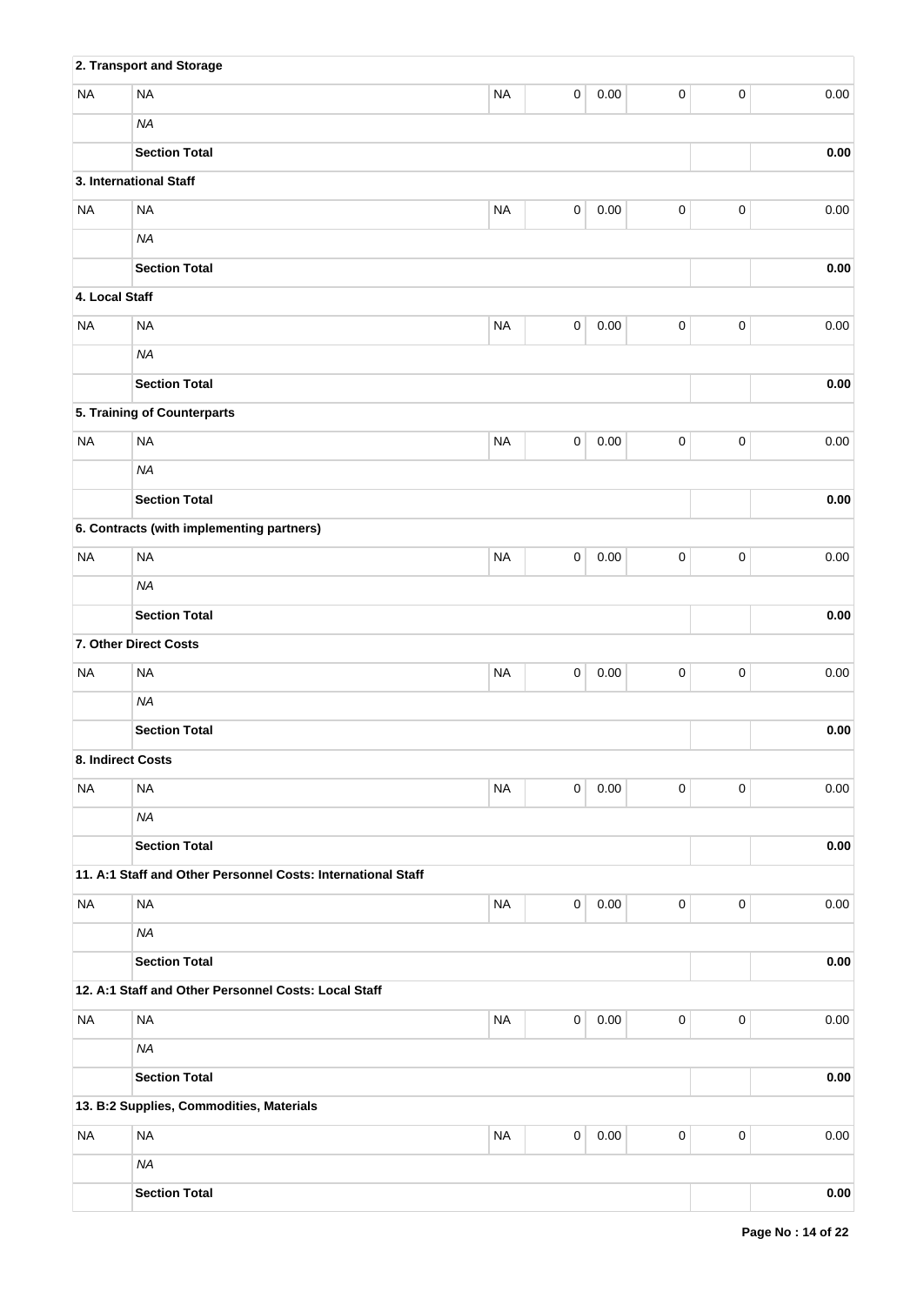|                | 14. C:3 Equipment                                                                                                                                                                                                                                                                                                                                                                                                                                                                                                           |           |                |              |             |       |          |
|----------------|-----------------------------------------------------------------------------------------------------------------------------------------------------------------------------------------------------------------------------------------------------------------------------------------------------------------------------------------------------------------------------------------------------------------------------------------------------------------------------------------------------------------------------|-----------|----------------|--------------|-------------|-------|----------|
| NA.            | <b>NA</b>                                                                                                                                                                                                                                                                                                                                                                                                                                                                                                                   | <b>NA</b> | 0              | 0.00         | 0           | 0     | 0.00     |
|                | ΝA                                                                                                                                                                                                                                                                                                                                                                                                                                                                                                                          |           |                |              |             |       |          |
|                | <b>Section Total</b>                                                                                                                                                                                                                                                                                                                                                                                                                                                                                                        |           |                |              |             |       | 0.00     |
|                | 15. D:4 Contractual Services                                                                                                                                                                                                                                                                                                                                                                                                                                                                                                |           |                |              |             |       |          |
| NA.            | <b>NA</b>                                                                                                                                                                                                                                                                                                                                                                                                                                                                                                                   | <b>NA</b> | 0              | 0.00         | 0           | 0     | 0.00     |
|                | ΝA                                                                                                                                                                                                                                                                                                                                                                                                                                                                                                                          |           |                |              |             |       |          |
|                | <b>Section Total</b>                                                                                                                                                                                                                                                                                                                                                                                                                                                                                                        |           |                |              |             |       | 0.00     |
| 16. E:5 Travel |                                                                                                                                                                                                                                                                                                                                                                                                                                                                                                                             |           |                |              |             |       |          |
| NA.            | <b>NA</b>                                                                                                                                                                                                                                                                                                                                                                                                                                                                                                                   | <b>NA</b> | 0              | 0.00         | $\mathbf 0$ | 0     | 0.00     |
|                | <b>NA</b>                                                                                                                                                                                                                                                                                                                                                                                                                                                                                                                   |           |                |              |             |       |          |
|                | <b>Section Total</b>                                                                                                                                                                                                                                                                                                                                                                                                                                                                                                        |           |                |              |             |       | 0.00     |
|                | 17. F:6 Transfers and Grants to Counterparts                                                                                                                                                                                                                                                                                                                                                                                                                                                                                |           |                |              |             |       |          |
| NA             | <b>NA</b>                                                                                                                                                                                                                                                                                                                                                                                                                                                                                                                   | <b>NA</b> | 0              | 0.00         | 0           | 0     | 0.00     |
|                | ΝA                                                                                                                                                                                                                                                                                                                                                                                                                                                                                                                          |           |                |              |             |       |          |
|                | <b>Section Total</b>                                                                                                                                                                                                                                                                                                                                                                                                                                                                                                        |           |                |              |             |       | 0.00     |
|                | 18. G:7 General Operating and Other Direct Costs                                                                                                                                                                                                                                                                                                                                                                                                                                                                            |           |                |              |             |       |          |
| ΝA             | <b>NA</b>                                                                                                                                                                                                                                                                                                                                                                                                                                                                                                                   | <b>NA</b> | 0              | 0.00         | $\mathbf 0$ | 0     | 0.00     |
|                | ΝA                                                                                                                                                                                                                                                                                                                                                                                                                                                                                                                          |           |                |              |             |       |          |
|                | <b>Section Total</b>                                                                                                                                                                                                                                                                                                                                                                                                                                                                                                        |           |                |              |             |       | 0.00     |
|                | 19. H.8 Indirect Programme Support Costs                                                                                                                                                                                                                                                                                                                                                                                                                                                                                    |           |                |              |             |       |          |
| NA.            | <b>NA</b>                                                                                                                                                                                                                                                                                                                                                                                                                                                                                                                   | <b>NA</b> | 0              | 0.00         | 0           | 0     | 0.00     |
|                | ΝA                                                                                                                                                                                                                                                                                                                                                                                                                                                                                                                          |           |                |              |             |       |          |
|                | <b>Section Total</b>                                                                                                                                                                                                                                                                                                                                                                                                                                                                                                        |           |                |              |             |       | 0.00     |
|                | 20. Staff and Other Personnel Costs                                                                                                                                                                                                                                                                                                                                                                                                                                                                                         |           |                |              |             |       |          |
| 1.1            | <b>Country Coordinator</b>                                                                                                                                                                                                                                                                                                                                                                                                                                                                                                  | D         | 1              | 6,000<br>.00 | 8           | 7.00  | 3,360.00 |
|                | in charge of CISP Somalia Program, based in Nairobi, the person will dedicate 7% of the time to the project. This will include<br>liaison with main stakeholders at high level. @6000usd per month for 8 months at 7%                                                                                                                                                                                                                                                                                                       |           |                |              |             |       |          |
| 1.2            | <b>Finance Director</b>                                                                                                                                                                                                                                                                                                                                                                                                                                                                                                     | D         | 1 <sup>1</sup> | 5,000<br>.00 | 8           | 6.00  | 2,400.00 |
|                | in charge of CISP grant management based in Nairobi, the person will contribute 6% of the time to the project. This will include<br>guaranteeing all financial reports are delivered on time, all audits are carried out in due time, all budget guidelines are respected.<br>@5000usd per month for 8 months at 6%.                                                                                                                                                                                                        |           |                |              |             |       |          |
| 1.3            | Protection Program Manager                                                                                                                                                                                                                                                                                                                                                                                                                                                                                                  | D         | 1 <sup>1</sup> | 4,300<br>.00 | 8           | 25.00 | 8,600.00 |
|                | in charge of developing the program and supervising the technical aspects of the implementation based in Nairobi, the person will<br>dedicate 25% of the time to the project, based in Nairobi. This will include making sure the project is coordinated with all other<br>protection interventions, the relevant clusters and sub-clusters are informed of and by the project, all activities are in line with<br>national and global guidelines on child protection in emergency. @4300usd per month for 8 months at 25%. |           |                |              |             |       |          |
| 1.4            | Finance Manager                                                                                                                                                                                                                                                                                                                                                                                                                                                                                                             | D         | 1 <sup>1</sup> | 2,000<br>.00 | 8           | 15.00 | 2,400.00 |
|                | in charge of tracking all expenses and guaranteeing the reporting documents are in line with CISP and the donor's requirements.<br>Based in Nairobi. The person will dedicate 15% of the time to the project. This will include updating the financial system<br>(imsexpert) with all relevant expenses and related documents. @2000 per month for 8 months at 15%.                                                                                                                                                         |           |                |              |             |       |          |
| 1.5            | <b>Field Coordinator</b>                                                                                                                                                                                                                                                                                                                                                                                                                                                                                                    | D         | $\mathbf{1}$   | 3,300<br>.00 | 8           | 25.00 | 6,600.00 |
|                | in charge CISP Somalia program in the field, based in Mogadishu. The person liaises directly with the Country Coordinator (line<br>1.1) and will dedicate 25% of the time to the project. This will include liaising with Ministers and other high-level stakeholders.<br>@3300USD at 25% for 8 months.                                                                                                                                                                                                                     |           |                |              |             |       |          |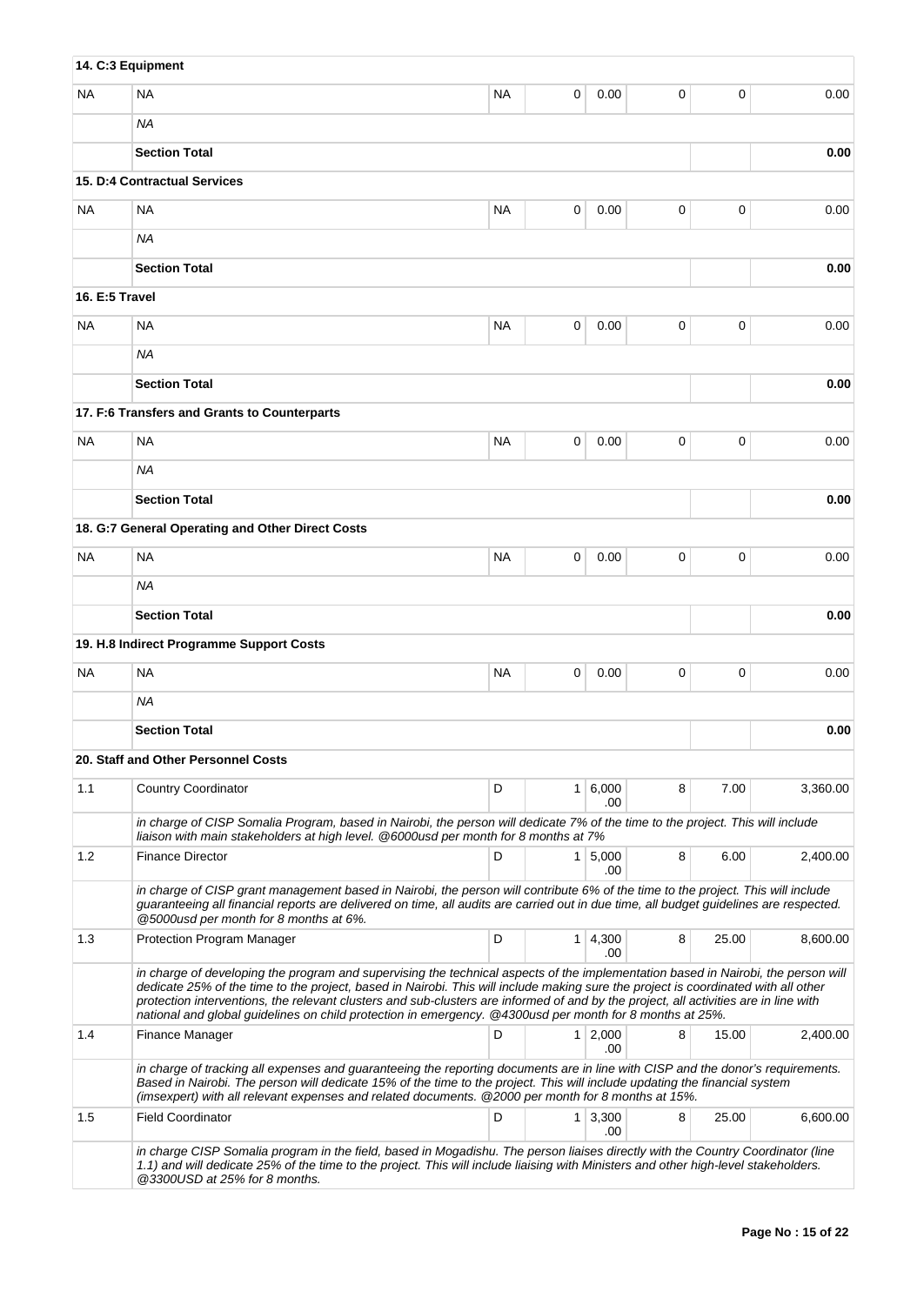| 1.6  | Logistic officer                                                                                                                                                                                                                                                                                                                                                                                          | D     | 1 <sup>1</sup> | 1,800<br>.00          | 8 | 15.00  | 2,160.00  |  |  |  |
|------|-----------------------------------------------------------------------------------------------------------------------------------------------------------------------------------------------------------------------------------------------------------------------------------------------------------------------------------------------------------------------------------------------------------|-------|----------------|-----------------------|---|--------|-----------|--|--|--|
|      | in charge of procurement, logistic arrangements for trainings/workshop, movement of staff for monitoring purposes based in<br>Nairobi and Mogadishu. The person will dedicate 15% of the time to the project. @1800USD at 15% for 8 months                                                                                                                                                                |       |                |                       |   |        |           |  |  |  |
| 1.7  | Field finance officer                                                                                                                                                                                                                                                                                                                                                                                     | D     |                | $1 \mid 1,800$<br>.00 | 8 | 15.00  | 2,160.00  |  |  |  |
|      | Field finance officer based in Mogadishu. The person is in charge of the grant management and reporting in the field and liaises<br>directly to the finance manager (line 1.4). @ 1800USD at 15% for 8 months.                                                                                                                                                                                            |       |                |                       |   |        |           |  |  |  |
| 1.8  | Field Project Manager                                                                                                                                                                                                                                                                                                                                                                                     | 10.00 | 3,040.00       |                       |   |        |           |  |  |  |
|      | in charge of the technical supervision in the field, based in Mogadishu. He liaises directly with the protection program manager<br>(line 1.3), based in Mogadishu. The person will dedicate 10% of the time to the project. This will include coordinating the partners<br>in the field, overseeing all activities, attending relevant stakeholders' meetings in the field. @3800USD for 8 Months at 10% |       |                |                       |   |        |           |  |  |  |
| 1.9  | <b>Child Protection Manager</b>                                                                                                                                                                                                                                                                                                                                                                           | D     |                | 1 1,150<br>.00        | 8 | 30.00  | 2,760.00  |  |  |  |
|      | 1 National staffs based in Mogadishu to directly supervise and monitor activities at 1150 USD for 8 months at 30%. The Child<br>Protection Manager will provide technical support to IDTR and case management process through out the project.                                                                                                                                                            |       |                |                       |   |        |           |  |  |  |
| 1.10 | <b>Community Engagement Manager</b>                                                                                                                                                                                                                                                                                                                                                                       | D     |                | $1 \mid 1,150$<br>.00 | 8 | 30.00  | 2,760.00  |  |  |  |
|      | 1 National staffs based in Mogadishu to directly supervise and monitor activities at 1150 USD for 8 months at 30%. Community<br>engagement manager will provide technical support to community engagement throughout the implementation of the project, he<br>will also lead the safety audits and the rapid assessment.                                                                                  |       |                |                       |   |        |           |  |  |  |
| 1.11 | Psycho social Support Manager                                                                                                                                                                                                                                                                                                                                                                             | D     |                | $1 \mid 1,150$<br>.00 | 8 | 30.00  | 2,760.00  |  |  |  |
|      | 1 National staffs based in Mogadishu to directly supervise and monitor activities at 1150 USD for 8 months at 30%. PSS manager<br>will ensure quality support is provided to beneficiaries, monitoring of PSS and counselling support to children and GBV survivors.                                                                                                                                      |       |                |                       |   |        |           |  |  |  |
|      | <b>Section Total</b>                                                                                                                                                                                                                                                                                                                                                                                      |       |                |                       |   |        | 39,000.00 |  |  |  |
|      | 21. Supplies, Commodities, Materials                                                                                                                                                                                                                                                                                                                                                                      |       |                |                       |   |        |           |  |  |  |
| 2.1  | Training of Case Workers and Child Protection Working Group<br>members on UNICEF toolkit part 1 (basic GBV prevention and<br>response, social norms and harmful practices)                                                                                                                                                                                                                                | D     | 1 <sup>1</sup> | 1,680<br>.00          | 1 | 100.00 | 1,680.00  |  |  |  |
|      | Training of Case Workers and Child Protection Working Group members on UNICEF toolkit part 1 (basic GBV prevention and<br>response, social norms and harmful practices) targeting 20 person for 2 days. Directly implemented by CISP in Mogadishu. see<br>attached BoQ.                                                                                                                                   |       |                |                       |   |        |           |  |  |  |
| 2.2  | Training of Case Workers and Child Protection Working Group<br>members on Child Protection in Emergency.                                                                                                                                                                                                                                                                                                  | D     |                | $1 \mid 1,680$<br>.00 | 1 | 100.00 | 1,680.00  |  |  |  |
|      | Training of Case Workers and Child Protection Working Group members on Child Protection in Emergency. The aim is for the<br>CPiE is to develop knowledge of best practices in prevention, preparedness and response to protecting children in emergencies.<br>see attached BoQ.                                                                                                                           |       |                |                       |   |        |           |  |  |  |
| 2.3  | Training of Case Workers and Child Protection Working Group<br>members on Survivor Centered Approach.                                                                                                                                                                                                                                                                                                     | D     |                | $1 \mid 1,680$<br>.00 | 1 | 100.00 | 1,680.00  |  |  |  |
|      | Training of Case Workers and Child Protection Working Group members on Survivor Centered Approach with the aim of<br>enhancing case workers capacity to provide support to survivors in line with do no harm principles. see attached BoQ.                                                                                                                                                                |       |                |                       |   |        |           |  |  |  |
| 2.4  | Safety Audit workshop targeting 3 IDP camps in Lower<br>Shebelle                                                                                                                                                                                                                                                                                                                                          | D     |                | $1 \mid 1,400$<br>.00 | 1 | 100.00 | 1,400.00  |  |  |  |
|      | Safety Audit workshop targeting 3 IDP camps in Lower Shebelle targeting 15 case workers for 2 days. The safety audits are to<br>ascertain child child protection risks and how they can be prevented. Directly implemented by CISP in Mogadishu. see attached<br>BoQ.                                                                                                                                     |       |                |                       |   |        |           |  |  |  |
| 2.5  | Provision of material support through distribution of solar<br>lanterns as an emergency response                                                                                                                                                                                                                                                                                                          | D     | 55             | 200.0<br>0            | 1 | 100.00 | 11,000.00 |  |  |  |
|      | The material assistance is the support that is going to be given to the GBV survivor, this support will include Solar Lanterns.<br>(Solar Lanterns for 200 persons at 55usd per lantern= 11,000usd). BOQ attached.                                                                                                                                                                                        |       |                |                       |   |        |           |  |  |  |
| 2.6  | Service Mapping and Referral Pathway workshop targeting<br>accessible districts of Afgoye.                                                                                                                                                                                                                                                                                                                | D     |                | 1 1,680<br>.00        | 1 | 100.00 | 1,680.00  |  |  |  |
|      | CISP as national CPWG co-chair need to conduct a service mapping to better improve coordination and build referral network for<br>survivors. Directly implemented by CISP in Mogadishu targeting 20 working group members for 2days. see attached BoQ.                                                                                                                                                    |       |                |                       |   |        |           |  |  |  |
| 2.7  | Training of case workers on Rapid protection assessment tools   D                                                                                                                                                                                                                                                                                                                                         |       |                | $1 \mid 1,320$<br>.00 | 1 | 100.00 | 1,320.00  |  |  |  |
|      | 20 case workers to be trained for 2 days on Rapid protection assessment tools. Directly implemented by CISP in Mogadishu. see<br>attached BoQ.                                                                                                                                                                                                                                                            |       |                |                       |   |        |           |  |  |  |
| 2.8  | Provision of material support through distribution of dignity kits<br>as an emergency response                                                                                                                                                                                                                                                                                                            | D     |                | 300 65.70             | 1 | 100.00 | 19,710.00 |  |  |  |
|      | Dignity kits and mother & baby kits might include underwear, women headscarf, bath towel, sanitary napkins, bar soap, wet<br>wipes, antibacterical soap, toothbrush, toothpaste, flashlight, baby diapers and baby powder. The exact composition of the kits<br>will be defined following consultation with women and girls and in coordination with relevant clusters/sub-clusters. see attached<br>BoQ. |       |                |                       |   |        |           |  |  |  |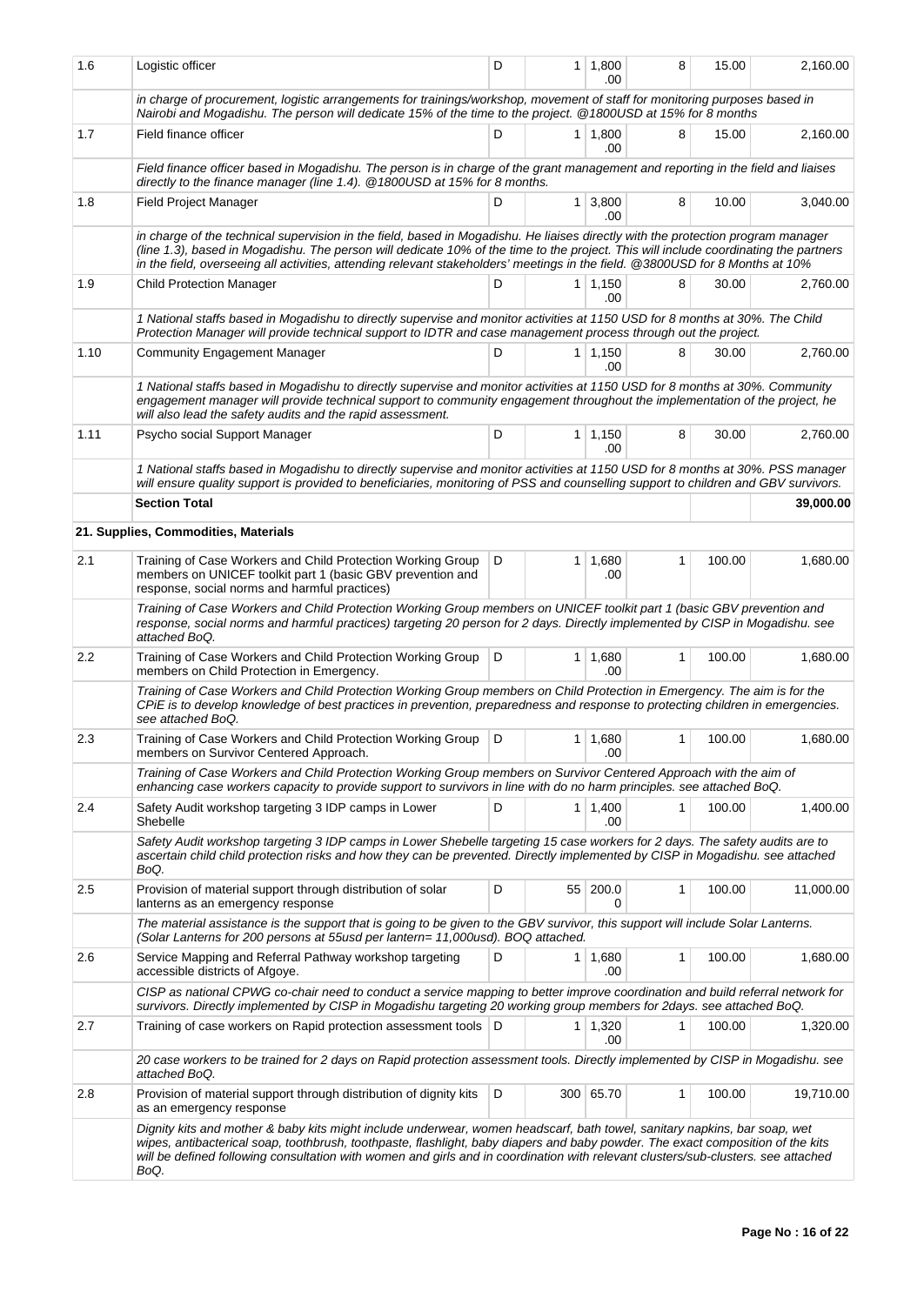| 2.9           | Community outreach and awareness messages/ Child<br>Protection harmonized Information, Education and<br>Communication materials                                                                                                                                                                                                                                                                                                                                       | D         | 4800         | 0.25                  | 1 | 100.00 | 1,200.00   |  |  |
|---------------|-----------------------------------------------------------------------------------------------------------------------------------------------------------------------------------------------------------------------------------------------------------------------------------------------------------------------------------------------------------------------------------------------------------------------------------------------------------------------|-----------|--------------|-----------------------|---|--------|------------|--|--|
|               | It includes any kind of material to organize meetings and get visibility with the community including banners and IEC materials.<br>Materials to be used awareness on availability of services and to prevent and respond to Gender based violence and child<br>protection concerns including prevention of separation of children. see attached BoQ.<br>D<br>$1 \mid 5,000$<br>$\mathbf{1}$                                                                          |           |              |                       |   |        |            |  |  |
| 2.10          | Materials and equipment for child friendly spaces in Lower<br>Shebelle                                                                                                                                                                                                                                                                                                                                                                                                | 100.00    | 5,000.00     |                       |   |        |            |  |  |
|               | It includes the CFS supplies dedicated to recreational and educational activities (drawing tools, items for the sport sessions,<br>puzzle, books, games, posters and maps, boards, stationaries). socio-recreational activities and life-skills sessions such as<br>learning tools, stationery, sport material and board games included. See attached BoQ                                                                                                             |           |              |                       |   |        |            |  |  |
| 2.11          | Provision and access to essential services for children and<br>GBV survivors in Afgoye and KM50                                                                                                                                                                                                                                                                                                                                                                       | D         |              | 50 49.80              | 8 | 100.00 | 19,920.00  |  |  |
|               | Supports Medical appointment, medical cost, nutrition support and family mediation for GBV survivors, family tracing and<br>alternative care support to foster families where needed. Laboratory tests and ambulance services for each beneficiary received.<br>Target of 50 beneficiaries per month for 8 months. Beneficiaries include GBV survivors and unaccompanied and separated<br>children. See attached BoQ.                                                 |           |              |                       |   |        |            |  |  |
| 2.12          | Transport cost for referral services for GBV survivor                                                                                                                                                                                                                                                                                                                                                                                                                 | D         |              | 50 60.00              | 8 | 100.00 | 24,000.00  |  |  |
|               | This costs supports transport for referrals by GBV survivor to relevant services and subsequent follow up sessions for medical &<br>psychosocial session with nurse and counselor. Targets 50 survivors at 60usd for all the sessions. See attached BoQ                                                                                                                                                                                                               |           |              |                       |   |        |            |  |  |
| 2.13          | Transport allowances for family tracing of unaccompanied &<br>seperated children                                                                                                                                                                                                                                                                                                                                                                                      | D         |              | 40 20.00              | 8 | 100.00 | 6,400.00   |  |  |
|               | This cost support tracing of families of separated children during displacements, also cost to cover tracing children separated<br>from their families, this is given to designated community committees established to support tracing, tracing sometimes goes<br>beyond coverage areas and easier if transport allowance is provided to the person than hiring a car. One single case of tracing<br>might take days. Targets 50 cases at 20usd per case each month. |           |              |                       |   |        |            |  |  |
| 2.14          | Nutritional/Food Support to Foster families                                                                                                                                                                                                                                                                                                                                                                                                                           | D         |              | 40 50.00              | 8 | 100.00 | 16,000.00  |  |  |
|               | This covers food and nutritional support to the child being placed with a foster family, this goes in to reducing economic burden to<br>the foster family for absorbing extra person to feed during the family tracing process. Target 50 cases of separated children per<br>month. See attached BoQ                                                                                                                                                                  |           |              |                       |   |        |            |  |  |
| 2.15          | Nutritional/Food suport to drought affected GBV survivor                                                                                                                                                                                                                                                                                                                                                                                                              | D         |              | 50 50.00              | 8 | 100.00 | 20,000.00  |  |  |
|               | This covers food and nutritional support to GBV survivor as nutritional support. survivors on PEP drugs requires nutritional<br>support especially IDPs with limited access to livelihood support. Target 50 GBV survivors at 50usd each per month. See<br>attached BoQ                                                                                                                                                                                               |           |              |                       |   |        |            |  |  |
|               |                                                                                                                                                                                                                                                                                                                                                                                                                                                                       |           |              |                       |   |        |            |  |  |
|               | <b>Section Total</b>                                                                                                                                                                                                                                                                                                                                                                                                                                                  |           |              |                       |   |        | 132,670.00 |  |  |
| 22. Equipment |                                                                                                                                                                                                                                                                                                                                                                                                                                                                       |           |              |                       |   |        |            |  |  |
| 3.1           | IT equipment                                                                                                                                                                                                                                                                                                                                                                                                                                                          | D         | $\mathbf{1}$ | 700.0<br>0            | 1 | 100.00 | 700.00     |  |  |
|               | 1 laptops 700USD + materials and software                                                                                                                                                                                                                                                                                                                                                                                                                             |           |              |                       |   |        |            |  |  |
|               | <b>Section Total</b>                                                                                                                                                                                                                                                                                                                                                                                                                                                  |           |              |                       |   |        | 700.00     |  |  |
|               | 23. Contractual Services                                                                                                                                                                                                                                                                                                                                                                                                                                              |           |              |                       |   |        |            |  |  |
| <b>NA</b>     | <b>NA</b>                                                                                                                                                                                                                                                                                                                                                                                                                                                             | <b>NA</b> | 0            | 0.00                  | 0 | 0      | 0.00       |  |  |
|               | ΝA                                                                                                                                                                                                                                                                                                                                                                                                                                                                    |           |              |                       |   |        |            |  |  |
|               | <b>Section Total</b>                                                                                                                                                                                                                                                                                                                                                                                                                                                  |           |              |                       |   |        | 0.00       |  |  |
| 24. Travel    |                                                                                                                                                                                                                                                                                                                                                                                                                                                                       |           |              |                       |   |        |            |  |  |
| 5.1           | Monitoring missions                                                                                                                                                                                                                                                                                                                                                                                                                                                   | D         |              | $1 \mid 2,520$<br>.00 | 1 | 100.00 | 2,520.00   |  |  |
|               | Air tickets and related costs for coordinator and child protection manager for 3 mission from Nairobi to partner in Afgoye in 3<br>different durations. See attached BoQ                                                                                                                                                                                                                                                                                              |           |              |                       |   |        |            |  |  |
| 5.2           | Accomodations for missions                                                                                                                                                                                                                                                                                                                                                                                                                                            | D         |              | 2 400.0<br>0          | 3 | 100.00 | 2,400.00   |  |  |
|               | Contribution for 3 missions. 2 people @400 per night for 3 night. From Coordination offices-Nairobi- to Project locations. See<br>attached BoQ                                                                                                                                                                                                                                                                                                                        |           |              |                       |   |        |            |  |  |
| 5.3           | Security for missions.                                                                                                                                                                                                                                                                                                                                                                                                                                                | D         | $\mathbf{1}$ | 500.0<br>0            | 3 | 100.00 | 1,500.00   |  |  |
|               | Contribution to security for the 3 mission. The costs will cater for security hire including a car with armed guards @500usd per trip                                                                                                                                                                                                                                                                                                                                 |           |              |                       |   |        |            |  |  |
| 5.4           | from security companies during missions from Coordination offices-Nairobi- to Project locations.<br>Vehicle rent and maintenance                                                                                                                                                                                                                                                                                                                                      | D         |              | $1 \mid 2,000$        | 8 | 75.00  | 12,000.00  |  |  |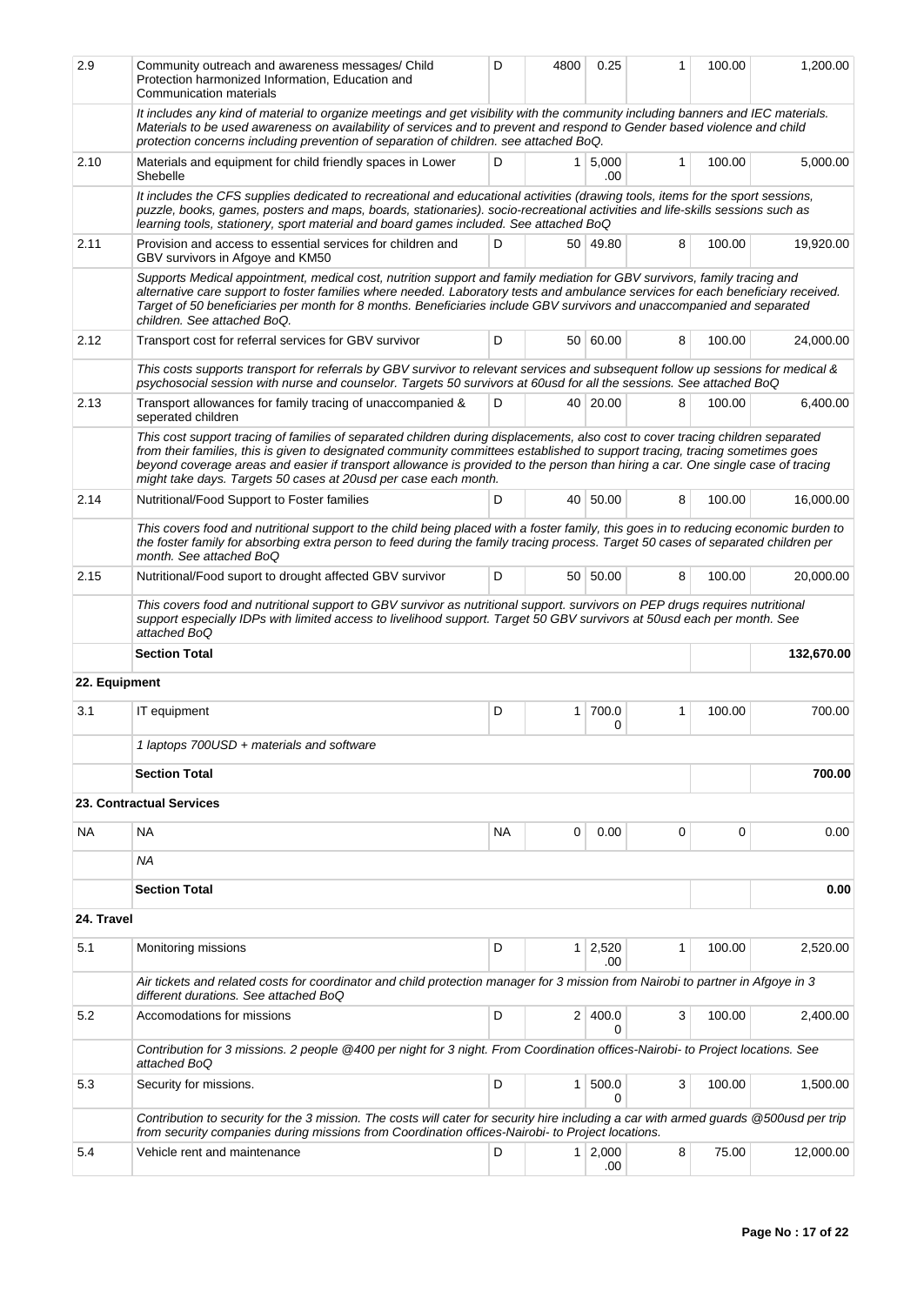|                   | 1 office vehicle for 8 months for project support at 75%. The amount was identified following a procurement process. The amount<br>is in line with the local market prices in Mogadishu and considered eligible by other donor agencies. The reason for having this<br>car is to support the CISP led activities and to provide regular monitoring of project from Mogadishu which is a 45 minutes drive. |              |                |                        |   |       |            |
|-------------------|-----------------------------------------------------------------------------------------------------------------------------------------------------------------------------------------------------------------------------------------------------------------------------------------------------------------------------------------------------------------------------------------------------------|--------------|----------------|------------------------|---|-------|------------|
|                   | <b>Section Total</b>                                                                                                                                                                                                                                                                                                                                                                                      |              |                |                        |   |       | 18,420.00  |
|                   | 25. Transfers and Grants to Counterparts                                                                                                                                                                                                                                                                                                                                                                  |              |                |                        |   |       |            |
| 6.1               | Prevention and Response to Child Rights violations in drought<br>affected areas in Lower Shebelle, focusing on survivors of<br>GBV and Unaccompanied/Separated boys and girls along the<br>Afgooye corridor, Afgoye district and KM50.                                                                                                                                                                    | $\mathbf{1}$ | 100.00         | 59,300.00              |   |       |            |
|                   | NoFYL will be in charge of this costs. see BoQ 6.1 - 6.6/ 6.11 - 6.14. The local partner will be the focal point for the project in<br>Lower Shebelle and make sure the outcome of the proposal is achieved in the mentioned location.                                                                                                                                                                    |              |                |                        |   |       |            |
|                   | <b>Section Total</b>                                                                                                                                                                                                                                                                                                                                                                                      |              |                |                        |   |       | 59,300.00  |
|                   | 26. General Operating and Other Direct Costs                                                                                                                                                                                                                                                                                                                                                              |              |                |                        |   |       |            |
| 7.1               | Office Rent for the Mogadishu field office                                                                                                                                                                                                                                                                                                                                                                | D            |                | $1 \mid 3,500$<br>.00  | 8 | 40.00 | 11,200.00  |
|                   | Office rent for 8 month for at 40%. CISP operates from Mogadishu supporting the partner in Afgoye which is approximately 45<br>minutes drive.                                                                                                                                                                                                                                                             |              |                |                        |   |       |            |
| 7.2               | <b>Communication Costs</b>                                                                                                                                                                                                                                                                                                                                                                                | D            |                | $1 \,   \, 350.0$<br>0 | 8 | 40.00 | 1,120.00   |
|                   | The amount will be a contribution to the costs for phone calls and internet in the field offices. Communication costs for 8 months<br>for at 40%. see attached BoQ.                                                                                                                                                                                                                                       |              |                |                        |   |       |            |
| 7.3               | Office Utility bills for the Mogadishu field office                                                                                                                                                                                                                                                                                                                                                       | D            | 1 <sup>1</sup> | 260.0<br>$\Omega$      | 8 | 50.00 | 1,040.00   |
|                   | The costs will contribute 50% to utilities costs for 8 months. see attached BoQ. Includes water and electricity.                                                                                                                                                                                                                                                                                          |              |                |                        |   |       |            |
| 7.4               | Bank charges                                                                                                                                                                                                                                                                                                                                                                                              | D            |                | 1 531.0<br>$\Omega$    | 8 | 70.00 | 2,973.60   |
|                   | Bank charges include the transfer fees, payroll fees, monthly corresponding to funds transfer fees, statement and cheque<br>printing fees.                                                                                                                                                                                                                                                                |              |                |                        |   |       |            |
|                   | <b>Section Total</b>                                                                                                                                                                                                                                                                                                                                                                                      |              |                |                        |   |       | 16,333.60  |
| <b>SubTotal</b>   |                                                                                                                                                                                                                                                                                                                                                                                                           |              | 5,414.00       |                        |   |       | 266,423.60 |
| Direct            |                                                                                                                                                                                                                                                                                                                                                                                                           |              |                |                        |   |       | 266,423.60 |
| Support           |                                                                                                                                                                                                                                                                                                                                                                                                           |              |                |                        |   |       |            |
| <b>PSC Cost</b>   |                                                                                                                                                                                                                                                                                                                                                                                                           |              |                |                        |   |       |            |
|                   | <b>PSC Cost Percent</b>                                                                                                                                                                                                                                                                                                                                                                                   |              |                |                        |   |       | 7.00       |
| <b>PSC Amount</b> |                                                                                                                                                                                                                                                                                                                                                                                                           |              |                |                        |   |       | 18,649.65  |
| <b>Total Cost</b> |                                                                                                                                                                                                                                                                                                                                                                                                           |              |                |                        |   |       | 285,073.25 |

# **Project Locations**

| <b>Location</b>                         | <b>Estimated</b><br>percentage<br>of budget<br>for each<br><b>location</b> | <b>Estimated number of beneficiaries</b><br>for each location |       |             |       |              | <b>Activity Name</b>                                                                                                                                                                                                                                                                                                                                                                                                                                                                                                                                                                                                                                                                                                                                      |
|-----------------------------------------|----------------------------------------------------------------------------|---------------------------------------------------------------|-------|-------------|-------|--------------|-----------------------------------------------------------------------------------------------------------------------------------------------------------------------------------------------------------------------------------------------------------------------------------------------------------------------------------------------------------------------------------------------------------------------------------------------------------------------------------------------------------------------------------------------------------------------------------------------------------------------------------------------------------------------------------------------------------------------------------------------------------|
|                                         |                                                                            | <b>Men</b>                                                    | Women | <b>Boys</b> | Girls | <b>Total</b> |                                                                                                                                                                                                                                                                                                                                                                                                                                                                                                                                                                                                                                                                                                                                                           |
| Lower Shabelle -> Afgooye -><br>Afgooye | 100                                                                        | 520                                                           | 840   | 1,200       | 800   | 3,360        | Activity 1.1.1 : a)-Conduction of rapid protection<br>assessments to identify and document urgent<br>protection risks and needs faced by women,<br>men, girls and boys, including CP/GBV related<br>issues, as well as grave violations of human<br>rights especially of children and women, in line<br>with the Rapid Protection Assessment (RPA)<br>mechanism.<br>Activity 1.1.2 : a) Develop, obtain, print and<br>distribute through teams of CP Outreach<br>Workers, 10,000 IEC materials on grave<br>violations against children/CPiE, mine/IED risk,<br>IDTR for UASC, referral pathways and available<br>services in the local language.<br>CISP will link up with relevant (sub-)clusters to<br>identify where IEC materials already exist (e.g. |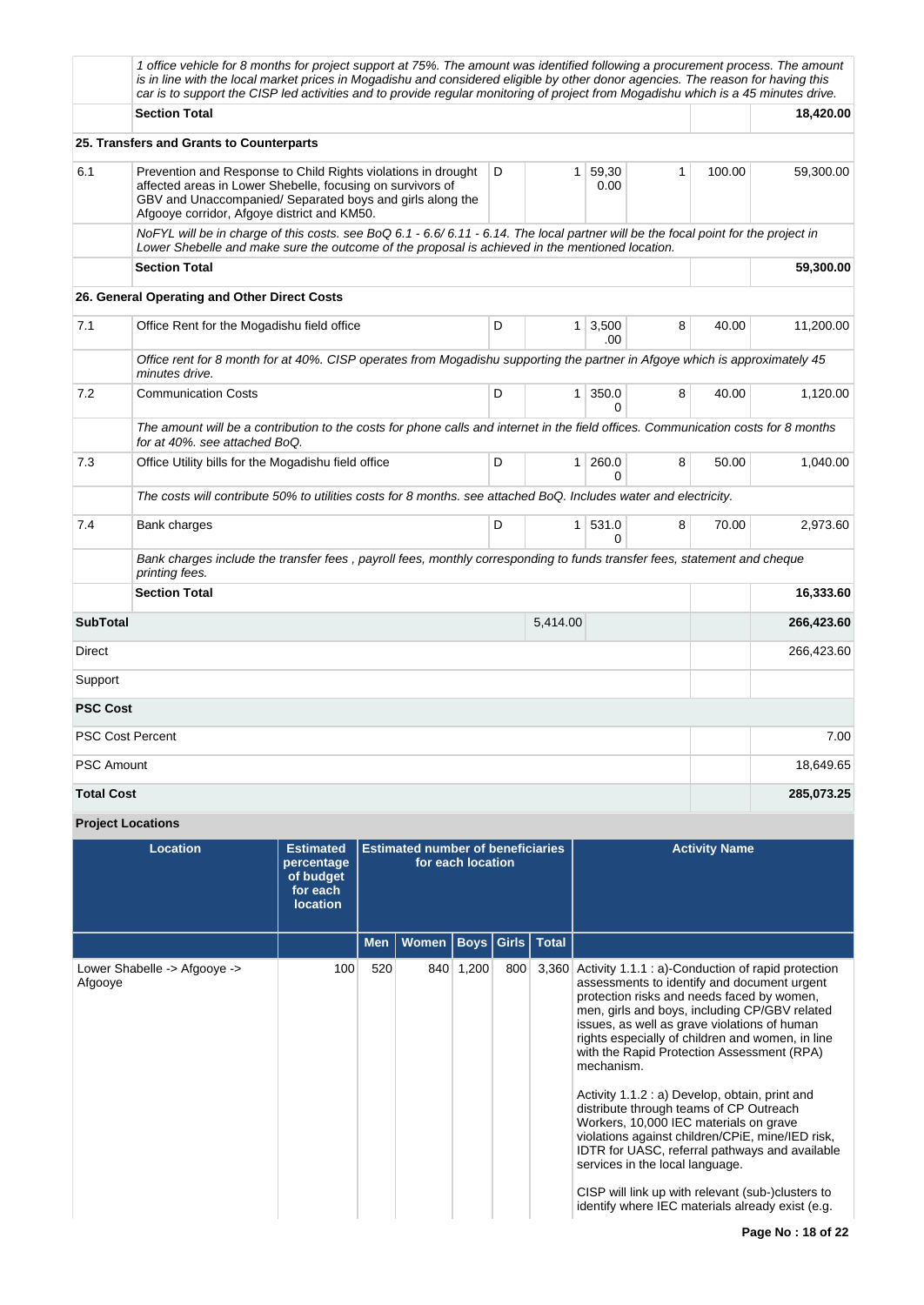UNICEF's mine/IED risk and UASC leaflets and posters) and use these. Otherwise CISP will support NoFYL to develop IEC materials, e.g. for site-specific service provision and referral pathways, including in prictoral form so they are accessible to children and the illiterate.

b) Develop and distribute through mobile teams of CP Outreach Workers, 10,000 pictoral child packs that enable children to identify and report abuse and exploitation by humanitarian actors and members of the community.

c) Implement community and service provider awareness raising sessions through mobile teams of CP Outreach Workers, for 7,500 boys and girls on grave violations against children, IDTR for UASC, referral pathways and available services, and distribute leaflets and child packs.

Awareness raising sessions will be implemented in schools, health centres, community centres, child friendly spaces, women and girls' safe spaces, etc. both at the community and service provider levels. They will be given to groups of a similar age and of the same sex, to allow for age appropriate, gender sensitive and open discussion.

Activity 1.1.3 : Develop and strengthen local level referral pathways.

a) Continue site-specific mapping of available services and agreement of referral pathways in areas hosting newly displaced IDPs in Lower Shebelle, as they become accessible, through teams of CP Outreach Workers.

Information about available services and referral pathways will be shared in relevant CP cluster meetings.This intervention will aim to raise awareness about available services, act as a means of community-based referral and reduce resistance to the project that may be faced by communities, given the sensitive nature CP interventions.

Activity 1.1.4 : CP/GBV safety audits in 3 different settlements.

Implement CP/GBV safety audits, through CP Outreach Workers, and share the findings with relevant clusters for action

NoFYL CP Outreach Workers will coordinate to implement safety audits that examine aspects pertaining to child protection and safeguarding, to ensure the safety of boys and girls, including children with disabilities. Safety audits will be implemented in locations where newly displaced IDPs settle, where they have not yet been implemented and/or where they have not been implemented since at least 6 months. Results will be shared with clusters, including but not limited to the protection cluster, for appropriate action to ensure that children are protected and GBV against children is prevented.

Activity 1.2.1 : Establish 1 mobile Child and Youth friendly Space CFS/YFS Unit along the Afgooye corridor.

Locations will be selected following a Child Protection Rapid Assessment conducted in sites having high concentrations of children IDPS living in non-camp locations. CISP and NoFYL will select locations with high protection concerns reported (child marriage, child labor, child trafficking and children out of school) and low child protection services.

Activity 1.2.2 : Psychosocial support through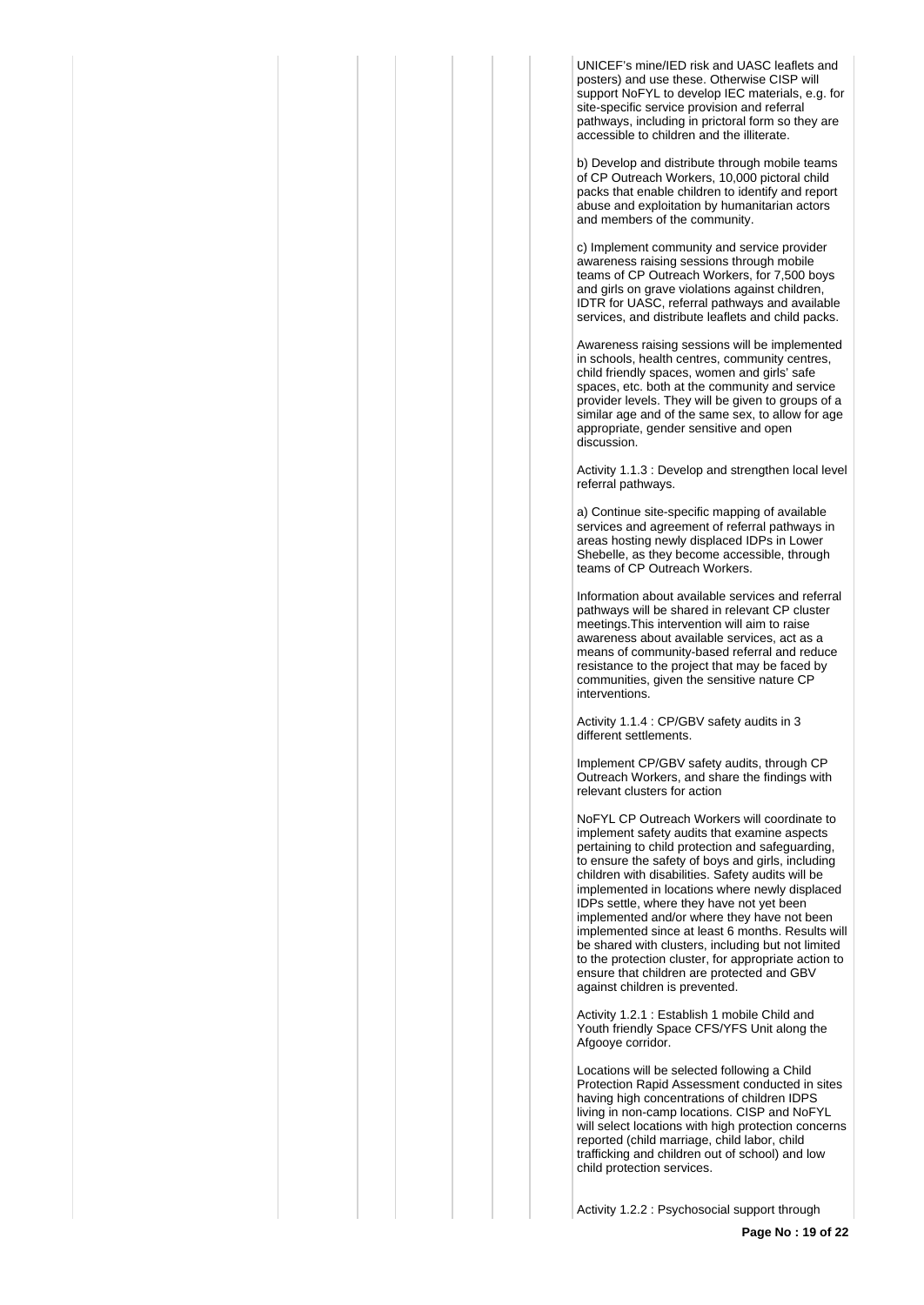mobile CFS/YFS providing psychosocial support, recreational activities and non-formal education activities.

a) Provide Psychological First Aid (PFA) and emergency referrals to external services for 150 newly displaced boys and girls, through mobile teams of CP Outreach Workers

When new IDPs arrive in accessible locations, NoFYL's CP Outreach Workers will join interagency emergency response teams, in order to provide PFA to children, particularly to UASC and children that appear to be lost and/or traumatised. Those that require additional coping support will be referred to this project's PSS emotional support groups. Emergency referrals will be provided for health, NFI, cash, shelter, food and protection cases, as required.

b) Provide age-appropriate Psychosocial Support (PSS) through emotional support groups for 2,000 traumatised children, through mobile and static teams of PSS Workers, this will be implemented at CFS.

The Mobile CFS/YFS will operate within available public facilities and premises identified through local authorities and community leaders. Nonformal education activities. Recreational activities include art, sport and games. The mobile CFS/YFS will operate with 1 Team Leader and 2 full time incentives staff. The mobile CFS/YFS will register 1,600 girls and boys over the course of 8 months.

Activity 1.2.3 : Provide family tracing and reunification, alternative family care and arrangements including community-based support to identified UASC.

Identify and document UASC, through mobile teams of CP Case Workers and Manager, and identify emergency alternative care arrangements, and provide tracing and reunifying services and best interest determinations.

UASC will be referred to NoFYL's CP Case Workers through inter-agency emergency response teams, in which NoFYL will participate, alongside other agencies. NoFYL's IDTR Officer, with the supervision of CISP's CP Manager, will begin identifying emergency alternative care arrangements at the start of the project so that they are available as soon as UASC are identified.

This activity will be both a first-line, as well as second-line response, since mobile teams will be deployed as soon as UASC are identified, to provide emergency alternative care arrangements. The ongoing support to the child will, however, be managed through case management, which will follow up on tracing and reunification and best interest determinations with UNICEF and ICRC and may be a lengthy process.

N.B: A target number for this intervention has not been included, since this depends on the number of UASC cases identified, however, appropriate services will be provided to all UASC identified, through CP case management staff trained in UASC response.

CISP will however report to OCHA on the number of UASC supported.

Activity 1.2.4 : Case management, including specialized case management for 50 GBV survivors.

Provide case management for 40 child survivors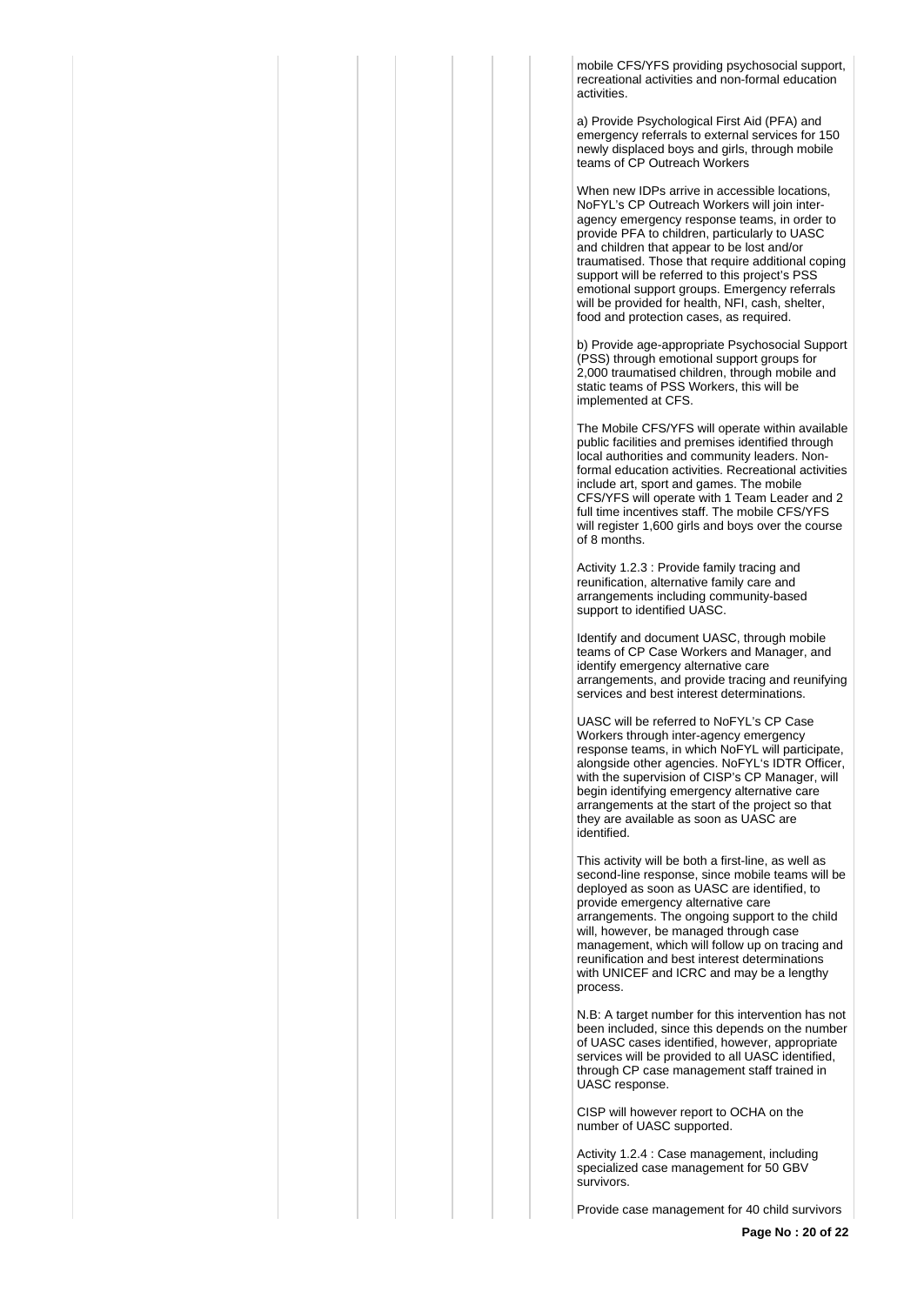|  |  |  | of grave rights violations, including emergency<br>referrals to external services, through mobile<br>teams of CP Case Workers and Manager                                                                                                                          |
|--|--|--|--------------------------------------------------------------------------------------------------------------------------------------------------------------------------------------------------------------------------------------------------------------------|
|  |  |  | Case management services will be provided to<br>child survivors of grave violations (sexual<br>violence, recruitment, abduction and maiming),<br>UASC and children who have been released<br>from detention.                                                       |
|  |  |  | Emergency referrals will be provided to external<br>services for children for health, NFI, cash,<br>shelter, food and protection cases, as required,<br>through the relevant clusters and other<br>humanitarian actors operating in the area.                      |
|  |  |  | Activity 1.2.5 : Provision of material support<br>through distribution of solar lanterns and dignity<br>kits as an emergency response targeting women<br>at risk of GBV and families of UASC.                                                                      |
|  |  |  | Activity 1.2.6 : Capacity-building support to<br>national organizations, local authorities and<br>community leaders in Lower Shebelle.                                                                                                                             |
|  |  |  | Provide capacity building to 60 members from<br>NoFYL and other NGO staff, service providers<br>(e.g. social workers) and duty-bearers (e.g. from<br>the line ministry) operating in Lower Shebelle,<br>particularly those supporting emergency<br>response teams. |
|  |  |  | Training will consist of:                                                                                                                                                                                                                                          |
|  |  |  | - Child protection in emergencies, child<br>safeguarding, accountability to affected<br>communities and referrals to external services;                                                                                                                            |
|  |  |  | - Identification, Documentation, Tracing and<br>Reunification (IDTR), Best Interest<br>Determinations (BIDs) and alternative care<br>arrangements for Unaccompanied and<br>Separated Children (UASC);                                                              |
|  |  |  | - Child-friendly, age appropriate and gender<br>sensitive case management for children and<br>adolsecents;                                                                                                                                                         |
|  |  |  | - Psychological First Aid (PFA) for newly<br>displaced people;                                                                                                                                                                                                     |

# **Documents**

| <b>Category Name</b>                | <b>Document Description</b>                   |
|-------------------------------------|-----------------------------------------------|
| <b>Project Supporting Documents</b> | 16. Memo for Food and NFI vouchers_Signed.pdf |
| <b>Budget Documents</b>             | 16. Memo for Food and NFI vouchers_Signed.pdf |
| <b>Budget Documents</b>             | CISP BoQ 2 HFU comments.xls                   |
| <b>Budget Documents</b>             | CISP BoQ 2 HFU comments 30th Aug.xlsx         |
| <b>Budget Documents</b>             | CISP answers to comments_30 August 2017.docx  |
| <b>Budget Documents</b>             | CISP BoQ Final - 31st Aug.xlsx                |
| <b>Budget Documents</b>             | CISP BoQ Final - 7 Septxlsx                   |
| <b>Budget Documents</b>             | CISP BoQ 2 HFU comments _ 11th Sept.xlsx      |
| <b>Budget Documents</b>             | CISP BoQ 6634 Final 12th Sept.xlsx            |
| <b>Budget Documents</b>             | CISP BoQ.xlsx                                 |
| <b>Budget Documents</b>             | CISP BoQ (1) HFU comments.xlsx                |
| <b>Budget Documents</b>             | CISP BoQ _ HFU comments + CISP revision.xlsx  |